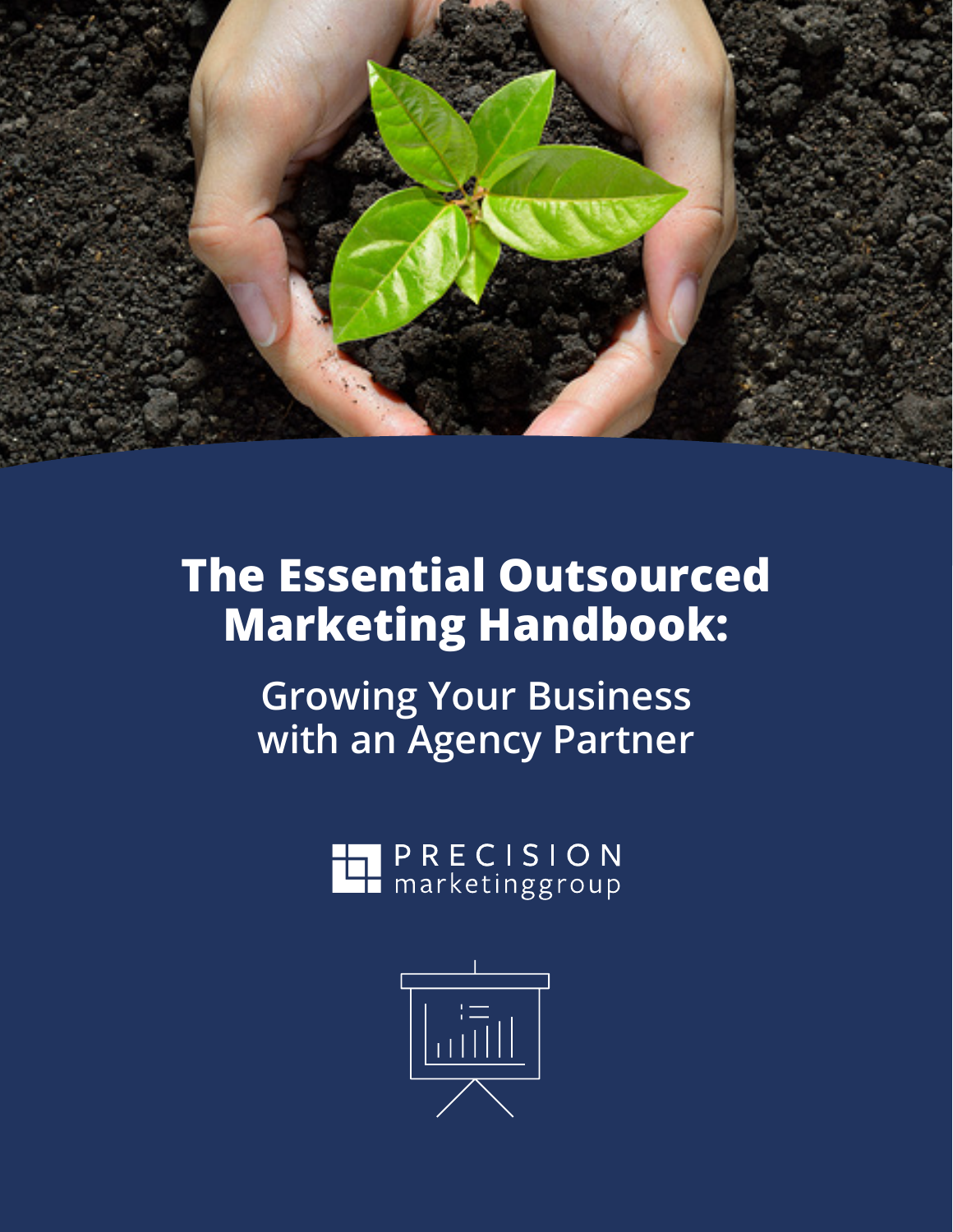## **OUTSOURCED MARKETING: THE BASICS**

Ever catch yourself daydreaming, let's say, about your marketing program generating an awe-inspiring ROI? The crowd's cheering your name as you're raking in all the right website traffic… Qualified leads are regularly being delivered to your sales team… Brand awareness is on the rise, and your blog is on fire… and then…

#### **POP!**

Your happy bubble bursts as you remember your small—or perhaps oneperson—marketing team is up to its ears in content creation, analytics, SEO best practices, social media, you name it. And achieving important business goals, let alone a healthy marketing ROI, seems all too far away.

It's in these (admittedly dramatized) moments that business owners, marketers and executives debate investigating outsourced marketing services. And why wouldn't they?

No matter what department you're supplementing, outsourcing can extend the capabilities of your organization at a fraction of the cost of hiring staff. Whether it's Marketing, or IT, Finance, HR, etc., outsourcing allows your internal team to focus on their core responsibilities while leveraging the talents, experience and skills of other experts to help accomplish your business goals.

It's true, Marketing lends itself well to outsourcing for a variety of reasons. For example, the fast pace at which marketing industry trends, tools and technologies are changing makes it difficult, if not impossible, for small marketing teams to keep up. In fact, Forrester Research reported in its *B2B CMOs Must Evolve or Move On* that 96% of marketing leaders believe there's been an increase in the breadth of skills required to succeed in marketing, and 44% say they can't find the right combination of people and skills in the job market.

So it comes to no surprise that **75% of marketers**  outsource at least some of their content creation.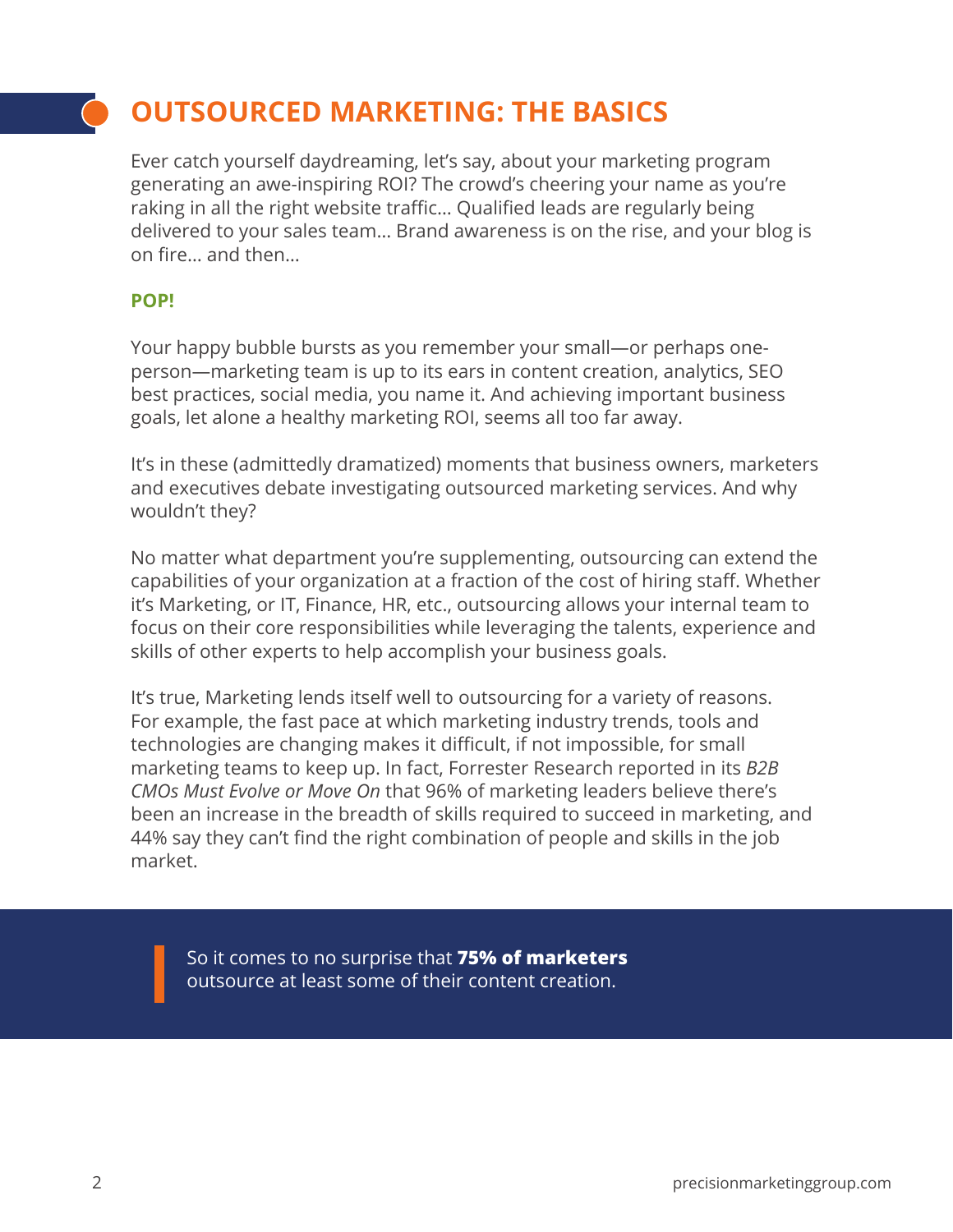Outsourcing marketing is now a common practice for companies who want to free up time and space within their company for what they are uniquely suited to do. And why not? For companies who don't necessarily have the resources to nurture their brand, the stress of in-house marketing isn't worth the cost and the time. Enter: The Agency.

With a little faith, trust, and pixie dust (a good outsourcing relationship should feel like magic!), companies and their outsourced pals can create a partnership focused on improving both business practices and customer relationships. But we're getting ahead of ourselves.

#### **Throughout this outsourced marketing guide, we will:**

- Discuss exactly what to expect when you're outsourcing your marketing.
- Clear up any myths about outsourcing.
- Explain how to find an outsourced marketing agency that will cater to your specific needs.
- Help you see when a partnership has run its course.

First, let's get to know a little bit about when exactly outsourcing became a norm in business.

## **A (Very Brief) History of Outsourced Marketing**

You can thank the good ol' Industrial Revolution for making outsourcing both labor and services a thing. Before that, companies and manufacturers looked down upon the practice; making products in-house and taking care of the company's services with a team both dedicated to the job and the company (via a company-distributed paycheck) was the way to go. But once business and manufacturing began to pick up and companies became busier, bigger and better, they needed a little bit of help from outside sources to figure out how to keep things running smoothly. And so the common practice of referring to outsourced services (both for labor and for strategy) was born.

#### **But what about marketing?**

Outsourced marketing specifically became a norm for companies back in the 19th century—and was later refined in the 20th century—as advertisers became more adept at trying new imagery to sell a product (see: Mad Men). There are key differences between marketing and advertising that we will get to later, but this is where an agency's need to understand their clients' and partners' brands originated.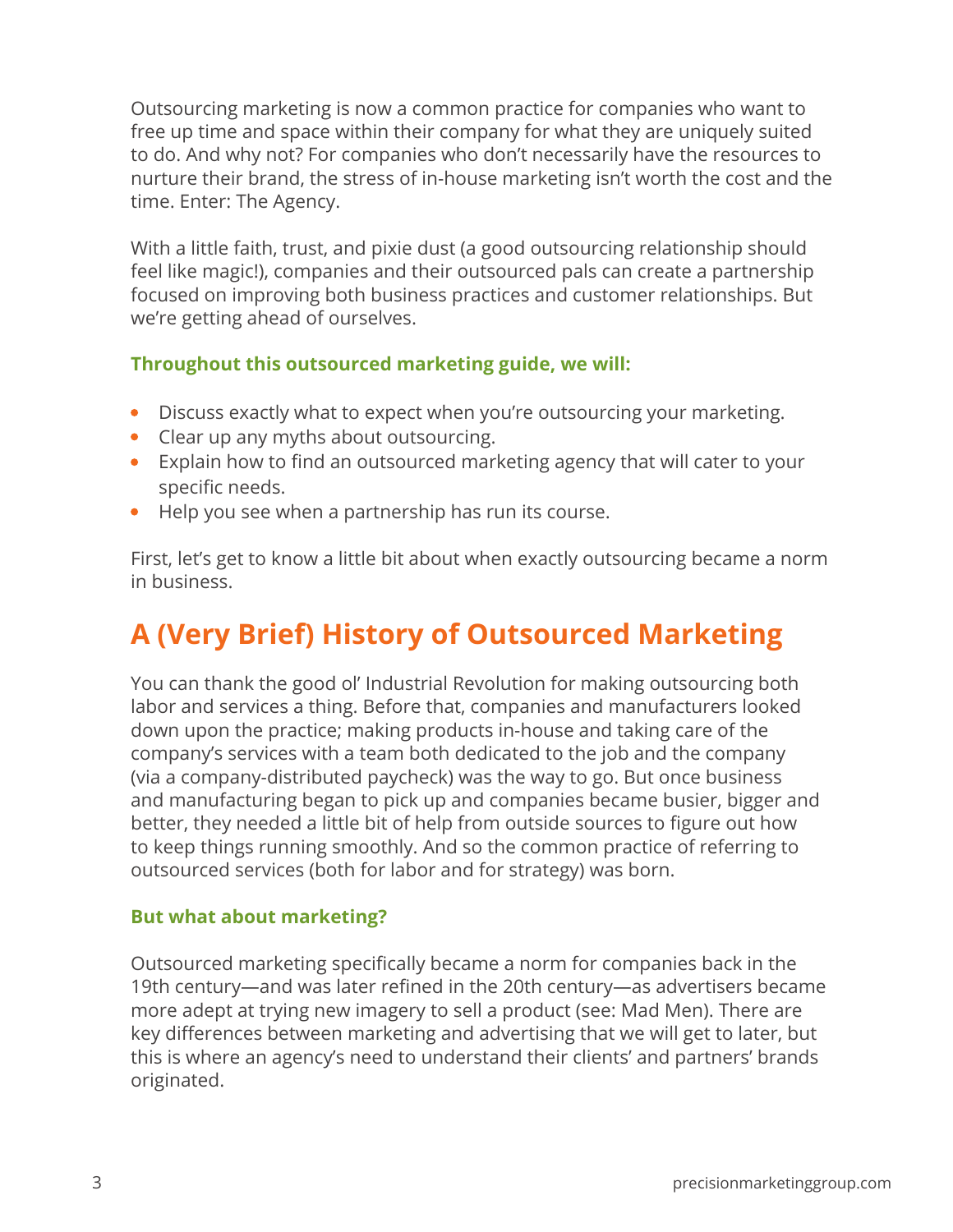This was back before you could make the masses aware of your services and product via a blog and SEO. Back then, **[companies like Volkswagen](https://designshack.net/articles/graphics/the-greatest-print-campaigns-of-all-time-volkswagen-think-small/)  [revolutionized the branding game](https://designshack.net/articles/graphics/the-greatest-print-campaigns-of-all-time-volkswagen-think-small/)** with simplicity and beauty rather than pomp and pizzazz. This is a key detail in our very brief timeline—VW's ad campaigns of the 40s and 50s were important because they showed how a company could change its relationship with its customers simply by changing the way they presented themselves. Post-WWII, the German company not only survived in America, but thrived because of branding.

Later, outsourced marketing would enter the picture when advertisement wasn't enough to get the company to re-engage with their customer base.

That's because marketing is more in-depth, attuned to the ever-changing business climate of the 20th and 21st centuries. The advent of social media, for example, was largely built for marketers. And marketing is still developing, continually incorporating the latest trends in business and optimizing them for use. That attunement is reason enough to outsource—it's Marketing's job to keep an eye on how things are changing to help your business, and who better to do this than people who live and breathe marketing every day.

While we're talking specifically about outsourcing your marketing, outsourcing also happens in all areas of business, depending on where a company specifically needs help. This could range from:

- Finance & Accounting
- IT
- Human Resources
- **Procurement**
- Legal (etc.)

You are most likely familiar with the concept of outsourcing, but we'll give you a little background on the subject just to refresh your ideas and clear up some discrepancies.

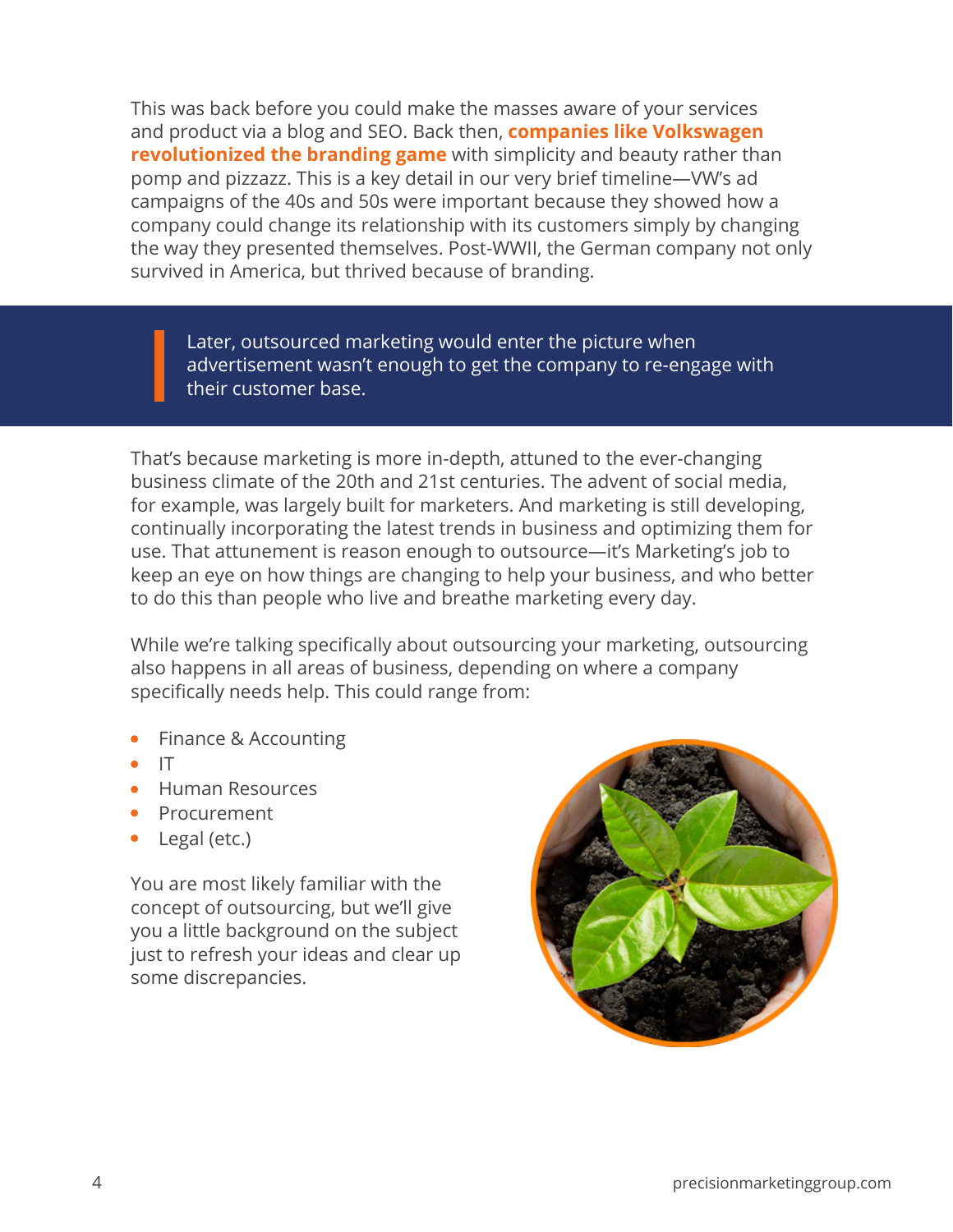Outsourcing happens when a company searches for talent and assistance in one of many areas outside of the departments within their own company. There are **[many reasons why a company would outsource](https://www.precisionmarketinggroup.com/blog/bid/80946/Outsourced-Marketing-4-Key-Benefits)**, namely:

- To cut costs
- To give the company time to focus on the most important aspects of their businesses
- To free up internal resources that could potentially be put to better use

It's also not just saying, *"We don't want to do this, here you go..."* to outside agencies. **The key to outsourcing is creating a strategic relationship between your business and an agency.** We'll stress this over and over again in this piece—a strategic outsourcing relationship that works involves detailed communication and a common vision. It also involves a little bit of vetting; it's not just any agency that will be able to do the work that you need to do.

Want to know some agency red flags to watch out for? Check out our blog post: **[4 Outsourced Marketing Agencies You Never Want to Hire](https://www.precisionmarketinggroup.com/blog/4-outsourced-marketing-agencies-you-never-want-to-hire)**

This is where there may be discrepancies when discussing outsourcing, because like any other aspect of business, it's not for everyone. But it also can have a bad rap and, in some cases, it's widely misunderstood.

#### **Some common misconceptions about outsourcing:**

- **• Outsourced marketing agencies won't "get" you.** This all goes back to communication. But it's not all on you to tell agencies what's what—in fact, the agencies to whom you outsource need to take responsibility for understanding your company, your culture, your message and your needs. If the agency you've partnered with isn't asking enough questions, they're not doing their job. A good outsourced agency will do everything in its power to help your business excel.
- **• Only bigger companies can outsource.** At PMG, we predominantly work with privately held B2B companies that range from \$1 million to \$50 million in revenue. In a **[Deloitte survey on Global Outsourcing](https://www2.deloitte.com/content/dam/Deloitte/nl/Documents/operations/deloitte-nl-s&o-global-outsourcing-survey.pdf)**, 85% of respondents were from organizations with over \$1 billion in revenue, but any company can outsource the services they either don't have time for or don't have the skill set to manage. In fact, as a small business, we use outsourcing in several areas of our company, including payroll, IT, and legal (we do our own marketing, though!).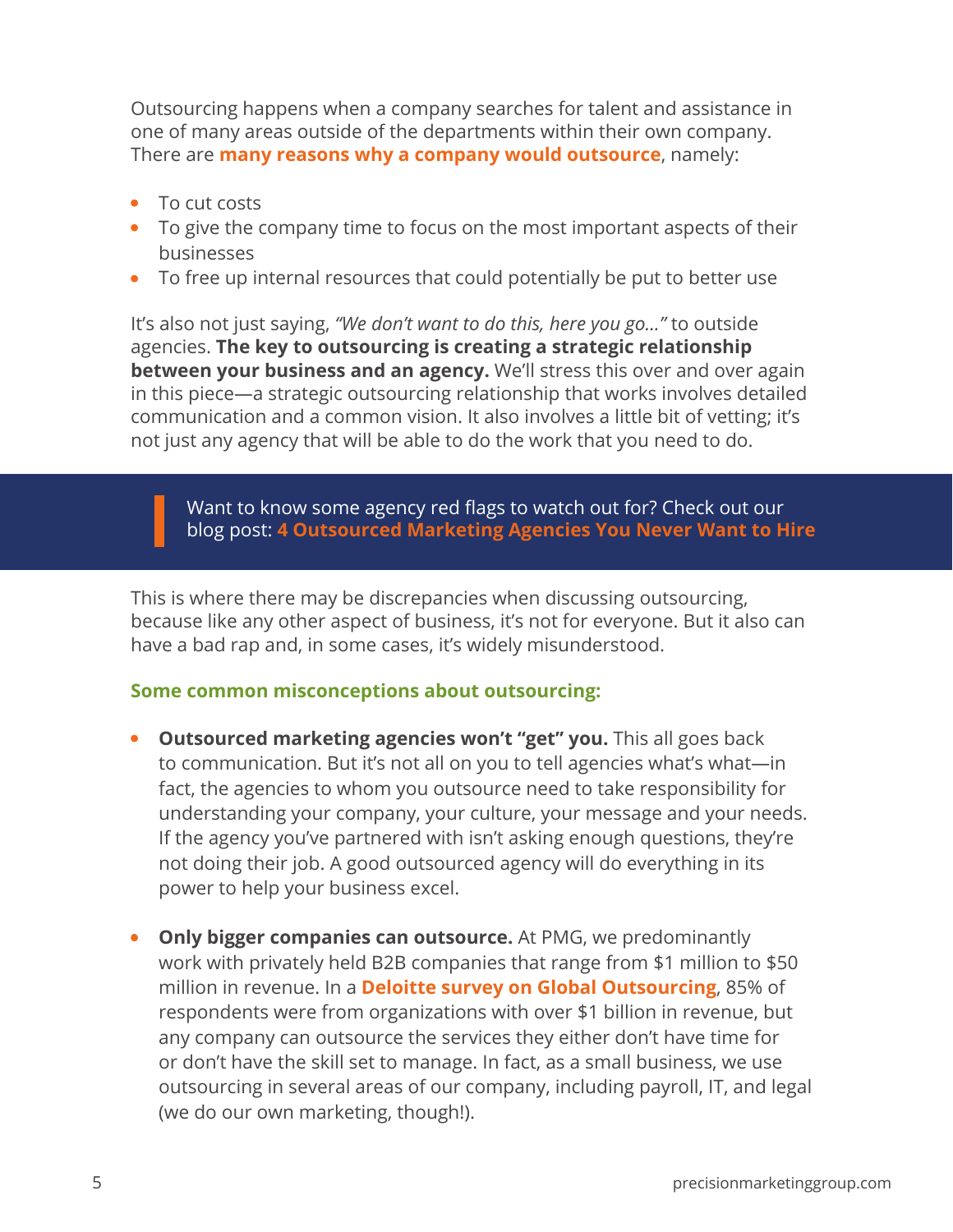• **Marketing = Advertising.** No! Outsourcing your marketing is so much more than having an advertising agency simply creating and placing advertisements. Historically, ad agencies were in business before standalone marketing agencies were (see the above history), and marketing developed out of that into something more all-encompassing.

Marketing involves researching your audience and demographics, understanding your prospects' online habits and nurturing them instead of hardselling them. But marketing is also a process, not a one-and-done, and doesn't just stop at the research. An agency can help you with writing and content creation, testing what's working and re-evaluating when something isn't.

 Want to learn more about how marketing differs from advertising? See our post **[Outsourced Marketing, Defined](https://www.precisionmarketinggroup.com/blog/bid/94660/outsourced-marketing-defined)** to get the scoop.

### **Where Can Outsourced Marketing Be Applied?**

**The answer:** everywhere you need it. It simply depends on the agency's resources.

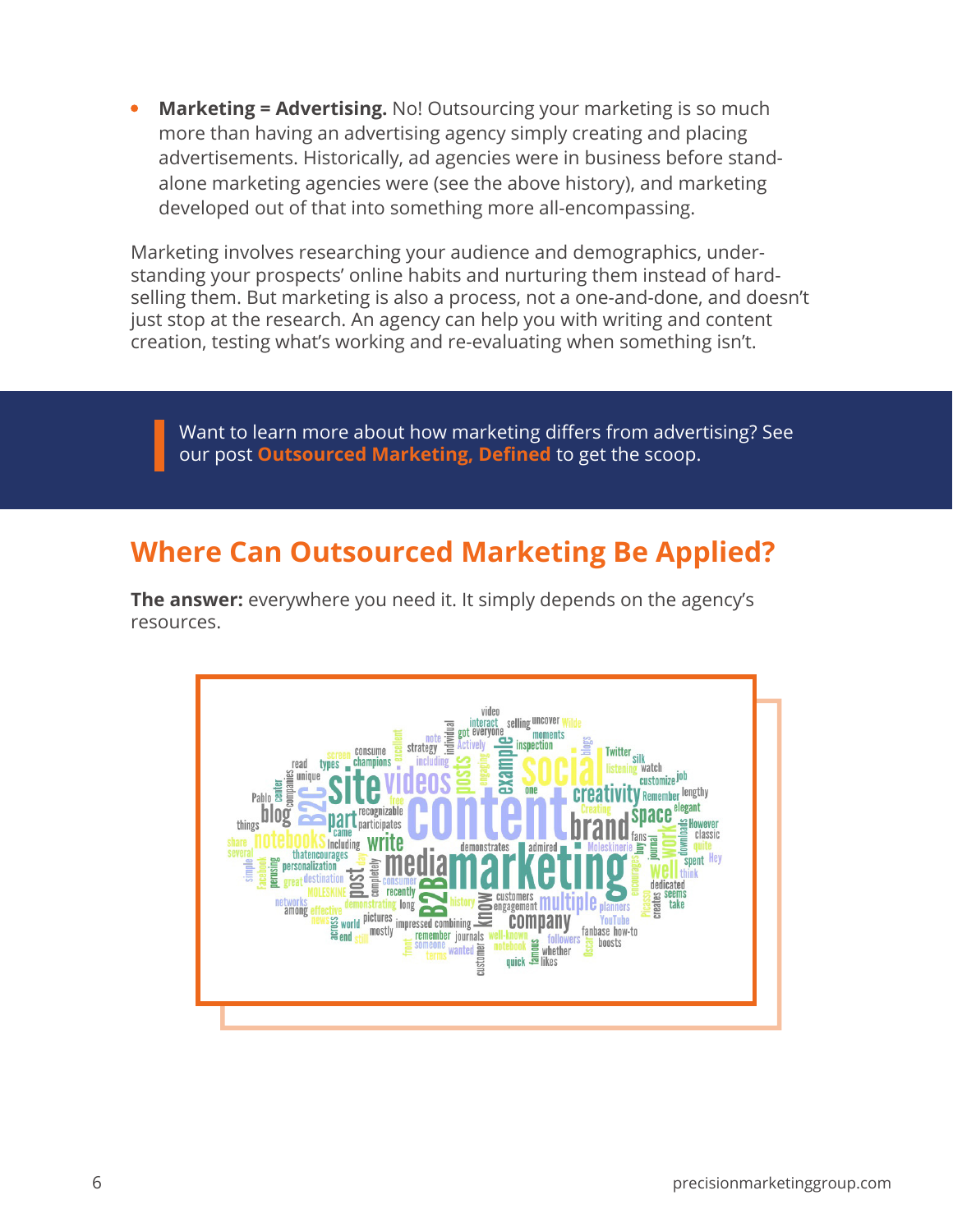Choose an agency based on what you need to outsource. Marketing today is made up of dozens and dozens of skill sets, including what you see in the word cloud on the previous page, as well as:

- Advertising
- PPC
- SEO
- Design
- Strategy
- Analytics (etc.)

That's a lot. You need to be sure you pick the right agency with the right skill sets for what you want to accomplish and that you find an agency that takes a no-nonsense approach to your marketing strategy.

**But how should you go about structuring the engagement?** Don't worry, we've got answers for that.

## **How Can Outsourced Marketing Be Structured?**

Now that you have a sense of what defines outsourced marketing today and the types of skill sets and services you can outsource, it may be helpful to review the various ways you can structure your organization's marketing team for success.

The beauty of today's options is just that—**[there are so many choices](https://www.precisionmarketinggroup.com/blog/outsourced-marketing-structure)**.

An unrealistic option for most companies is to hire all the necessary skill sets internally. Simply because of the pace at which marketing is changing and the dozens of specialty areas within marketing, it would be close to impossible for the average business to have one internal team do it all.

Not only is it unrealistic to hire everyone internally, it could also be unwise.

## ٠.

#### **Having outsourced marketing experts on your team can provide a fresh perspective and introduce new ideas.**

You probably wouldn't want to outsource everyone either, though, as your marketing efforts will rely on at least one strong internal sponsor to drive the program. The best results will come from considering all of the pros and cons and structuring options for outsourced marketing.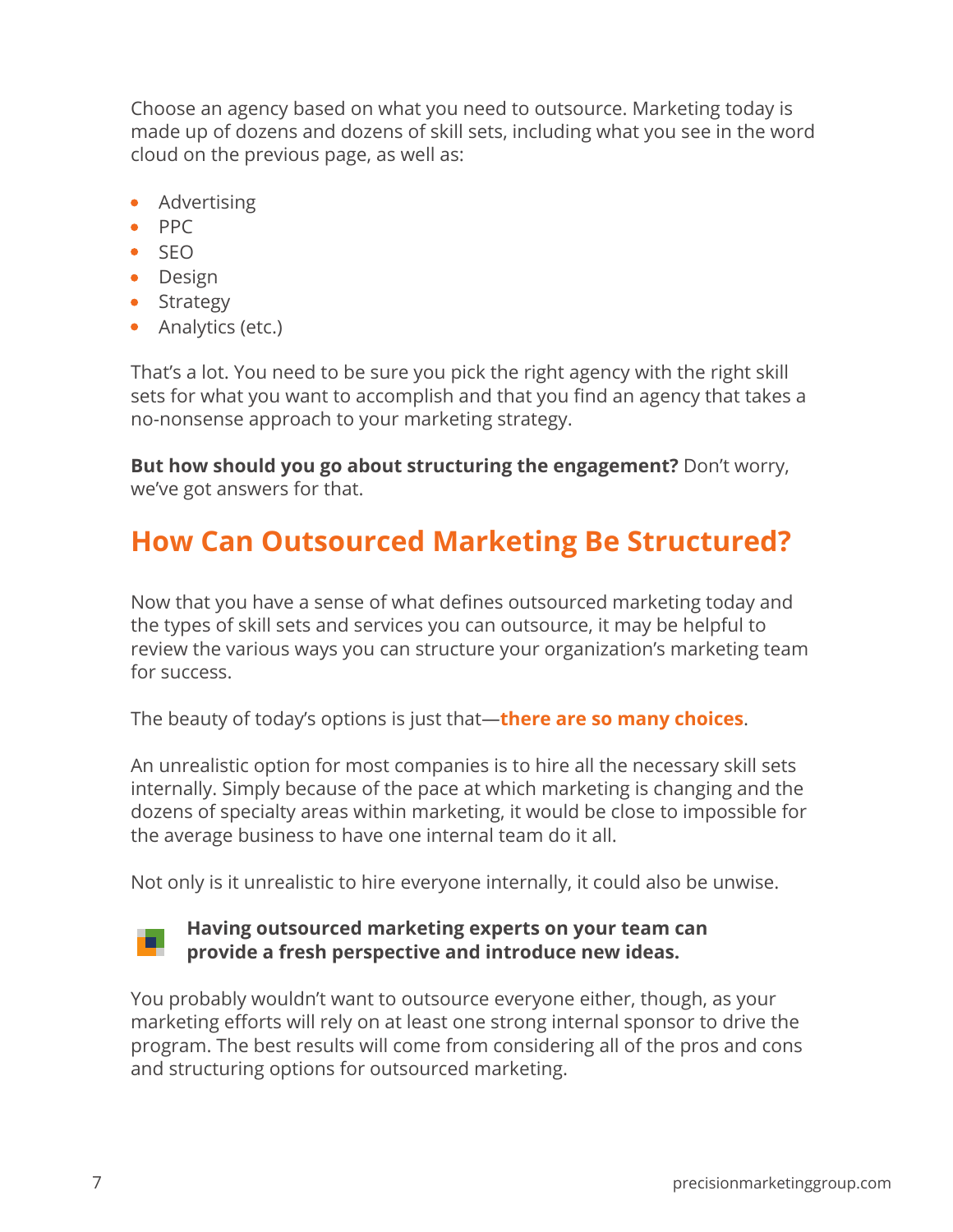### **Types of Outsourced Marketing Structures**

### **Internal Teams Work with Individual Freelancers**

If your company has a solid team of staff marketers, outsourcing to individual freelancers for specific skill sets and talents as they are needed can work well. For example, you may take on an initiative that demands a lot of content be produced in a short amount of time. A freelance writer or two can help expand your bandwidth. Or maybe you want to create a company video, and contracting with a videographer will bring the desired expertise and skills.

What are the best ways to find these independent contractors? Searching on LinkedIn or **[Upwork](https://www.upwork.com)** is a great place to start. And once you find freelancers who deliver the quality you expect and who you enjoy working with, hold on to them! Even if they are more expensive than their competitors, it pays off to build relationships with trusted freelancers who get to know your business and culture.

#### *OR*

### **Companies Hire Marketing Agencies to:**

#### **Serve as an entire Marketing department**

This is a great option for certain types of organizations, specifically for entrepreneurial companies where the owner is guiding the strategic direction of the business but feels stretched too thin. The right agency can help create, implement and monitor a marketing strategy that aligns with your sales efforts and with your overall organizational goals.

Having an outsourced marketing agency to run your marketing can eliminate a lot of headaches and work for your firm. What it cannot do is release you from all responsibility or involvement. Your agency will need to tap the subject matter expertise of you and your team and will rely on you to provide feedback, reviews and information.

These types of outsourced marketing engagements work best when a company designates a primary point person to manage the day-to-day work with the agency and a C-level person to manage the overall agency relationship (in some companies this is the same person). The day-to-day person gathers all internal feedback and delivers to the agency as needed. The C-level person participates in the more strategic discussions surrounding the company's marketing programs and its engagement with the agency.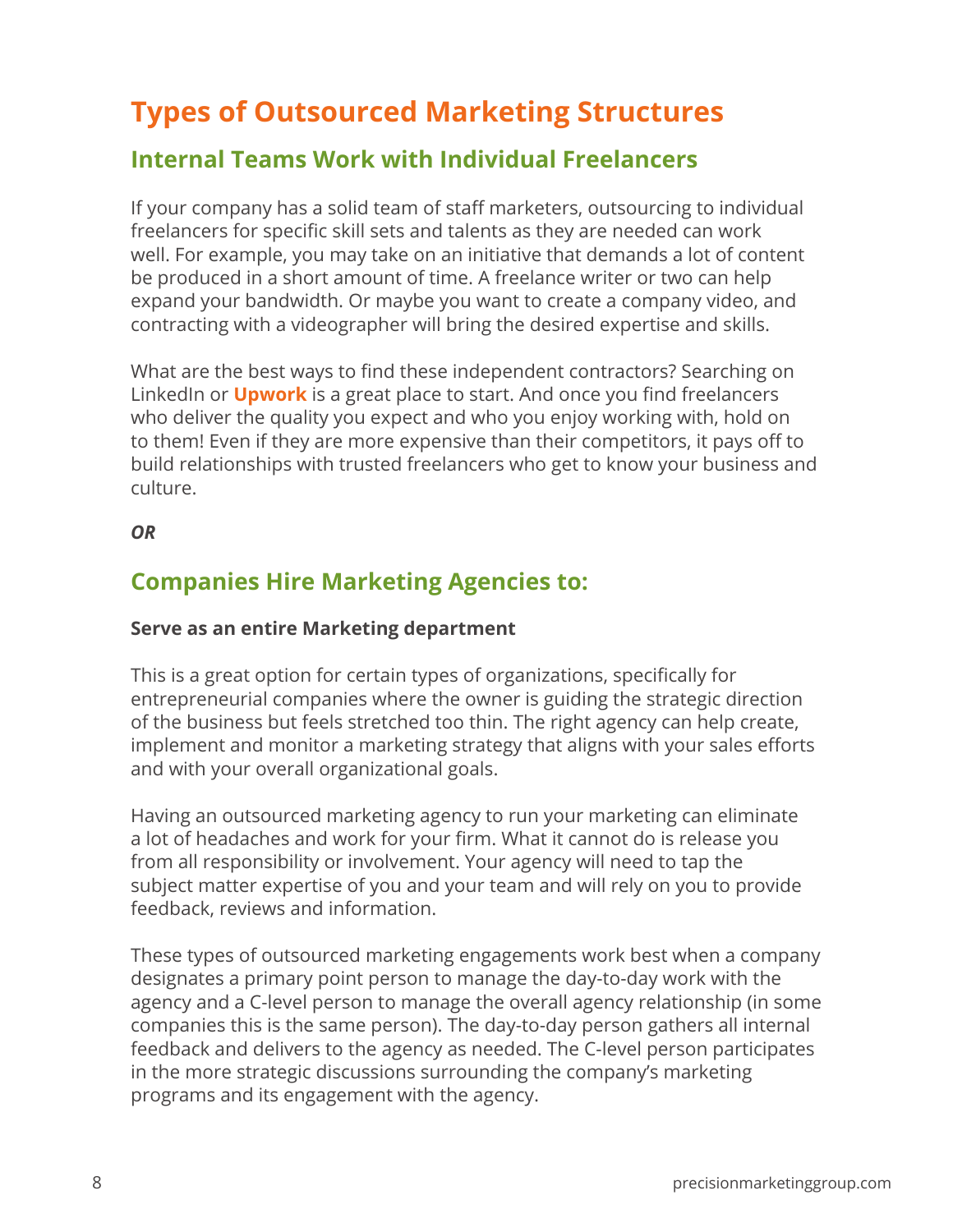#### **Supplement the work of / support an Internal Marketing Director or Manager**

When an organization hires an individual marketing manager or director to run its marketing, the person is typically a well-rounded marketing professional who is adept at creating strategy and implementing tactics. The challenges come in when it becomes clear—and it will happen fast—that one person simply cannot do all the marketing.

It would be impossible for one person to bring all the skill sets your firm needs. And there are not enough hours in the day for one person to do all the marketing required if your company is looking to create and implement a strategic program consistently over time.

An agency can be a valuable resource in these situations, complementing your manager's talents and extending the bandwidth of the team. Your manager can hold on to the activities at which he or she excels while turning to the agency for the rest. The agency will value having an internal sponsor who is fully committed to the success of the company's marketing as its day-to-day contact.

#### **Deliver project work as needed**

Many organizations with small internal marketing teams turn to agencies for project work on specific initiatives, for example, to redesign a company website, produce white papers, or manage an advertising campaign.

In these instances, an agency allows your firm to cost-effectively expand and contract its marketing resources as necessary and to bring in the skill sets you need when you need them.

While some companies choose to use freelancers for project work, having an agency relationship provides one point of contact for a variety of solutions, eliminating the need to manage multiple freelancer engagements.

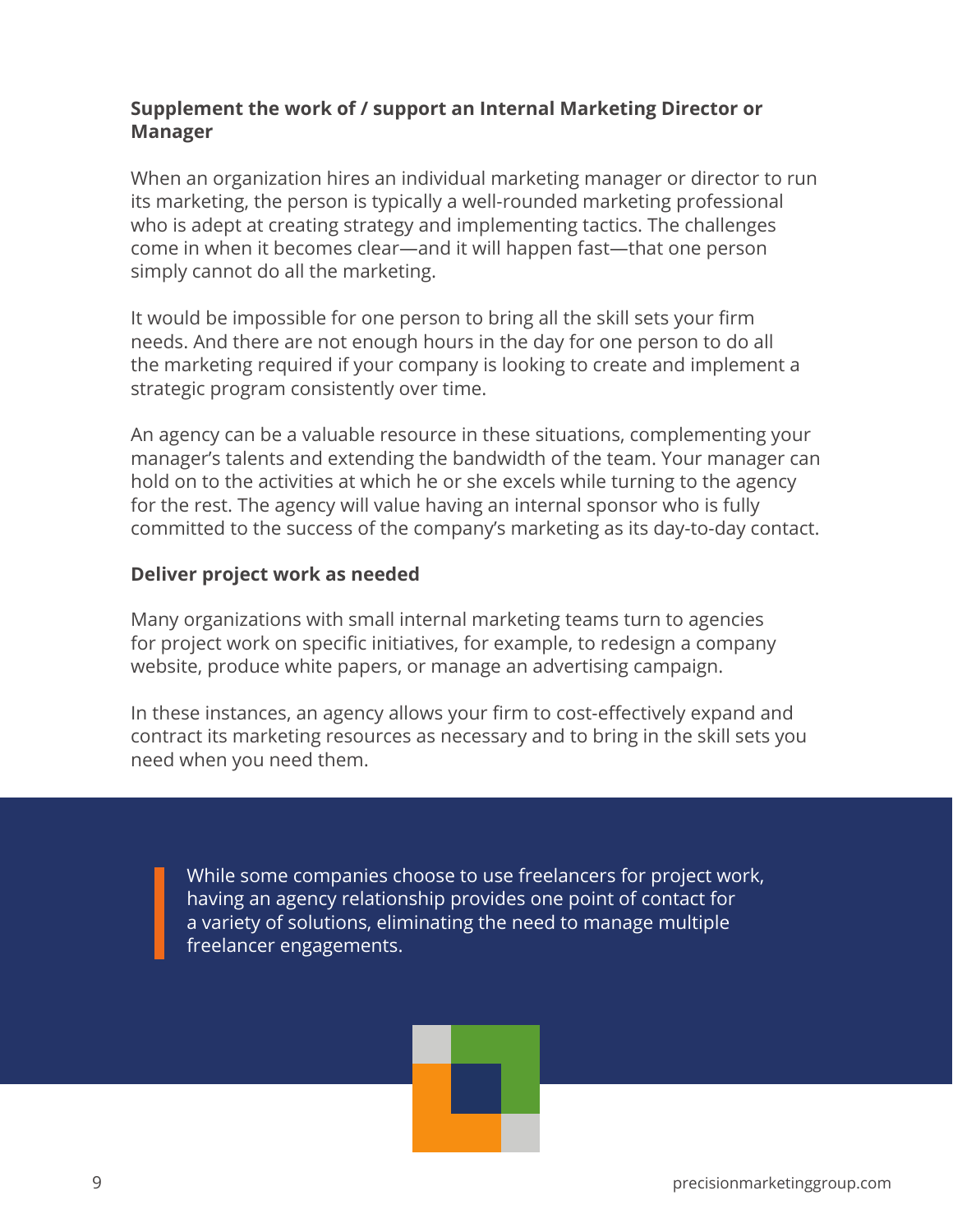#### **Act as a strategic adviser, guiding implementation with internal team**

If your company has hired a marketing coordinator or specialist whose job is to "get stuff done," chances are that person could benefit from some strategic guidance. Typically, this comes from a senior level person—maybe the owner of the business, the head of Operations or a director/VP of Sales and Marketing, all of whom have a heavy burden of responsibilities.

This is where an agency can provide value in a variety of ways. They can serve as the strategic head of the company's marketing, building a strategy and then leveraging your internal resources to implement it. This will relieve the senior level internal people who have been trying to fit that responsibility into their already full schedules.

The agency can also provide execution where needed and skill sets you don't have internally. Your staff marketers will also learn from these outsourced professionals, so it's a great way to provide on-the-job training and groom employees into more senior marketing roles.

**Regardless of how a company chooses to work with an outsourced agency, a few benefits will be consistent.** Because agencies work with an assortment of clients and focus solely on marketing, they can provide a valuable outside perspective and fresh ideas. They are committed to staying current—or they *should* be—so your team will be exposed to new trends and tools that may make sense for your business. And when they work with your staffed marketers, it is inevitable that your team will learn and grow from the experience the agency brings.

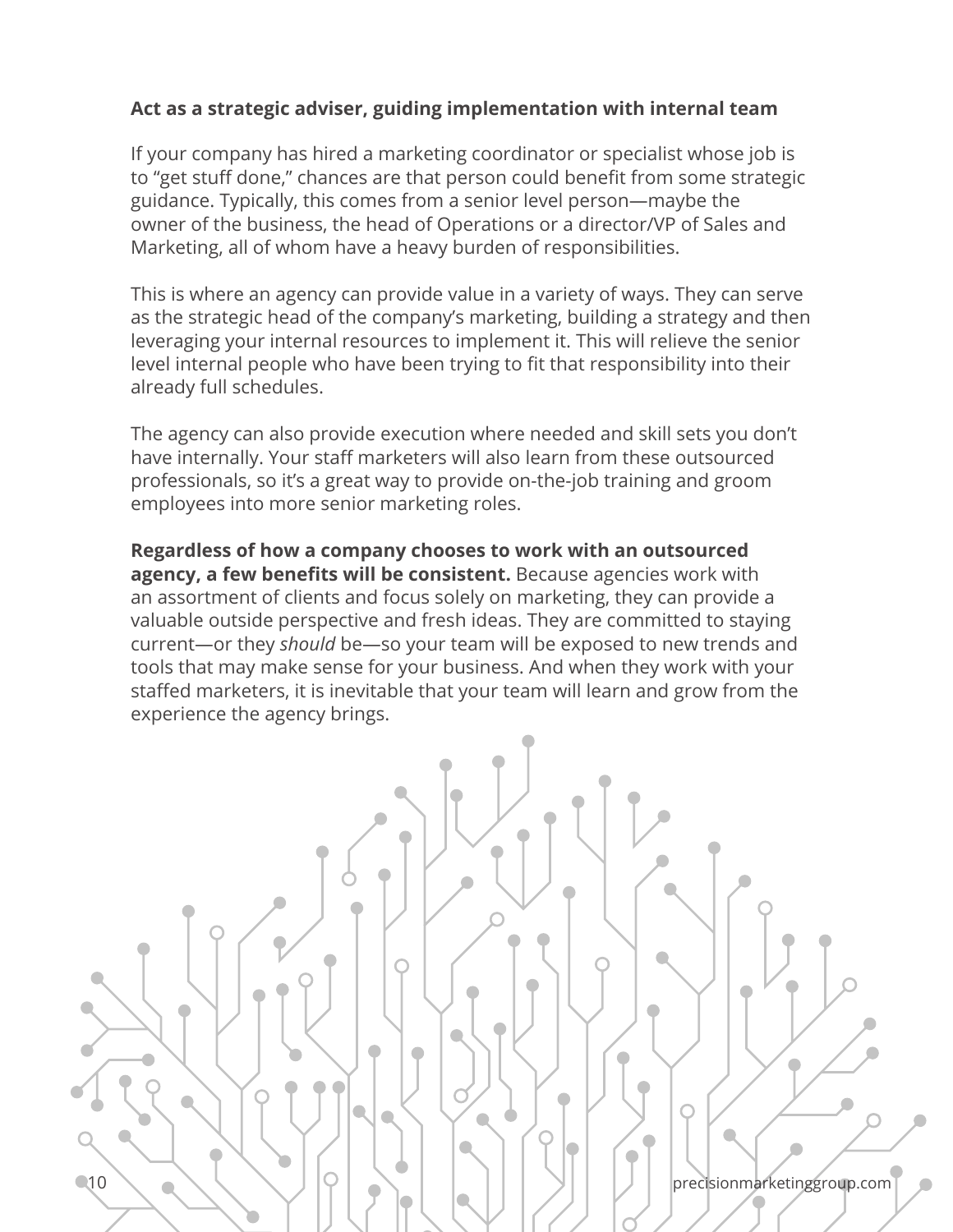## **WHAT TO CONSIDER BEFORE YOU DIVE IN**

### **Pros: Why Do Companies Outsource Their Marketing?**

#### **If you heard it once, you've heard it dozens of times:**

- Marketing is changing at a rapid pace—and staying on top of the changes is hard.
- The market is increasingly noisy with content—and not all of it is good.
- There are always new tools that help you "do" marketing—but not all of them talk to each other.
- Buyers are more in control of the buying process—staying relevant and visible is challenging.

Many companies are realizing the benefits of outsourcing their accounting, legal and HR functions and those benefits extend to outsourcing some, or all, of your marketing functions. But first, how can you recognize if outsourcing is right for you?

In our **[Benefits of Outsourcing Guide](https://www.precisionmarketinggroup.com/outsourced-marketing-benefits)**, we identified four common organizational situations we have seen that indicate that outsourcing will most likely make sense. These include:

#### **1. The owner of the company has been coordinating or possibly even executing all the marketing.**

This includes setting the strategy, trying to get the team to write content, looking at the metrics, determining the trade shows, managing the website, and more.

#### **2. The VP of Sales is also serving as VP of Marketing.**

This is a common job combination, but these positions couldn't be more different. Sales has immediate goals and when you need to determine where to spend time—creating and executing a longer-term marketing strategy or getting "feet on the street" and closing deals—we all know where limited resources will be focused. Yes, Sales and Marketing need to be aligned, but they should not be one department.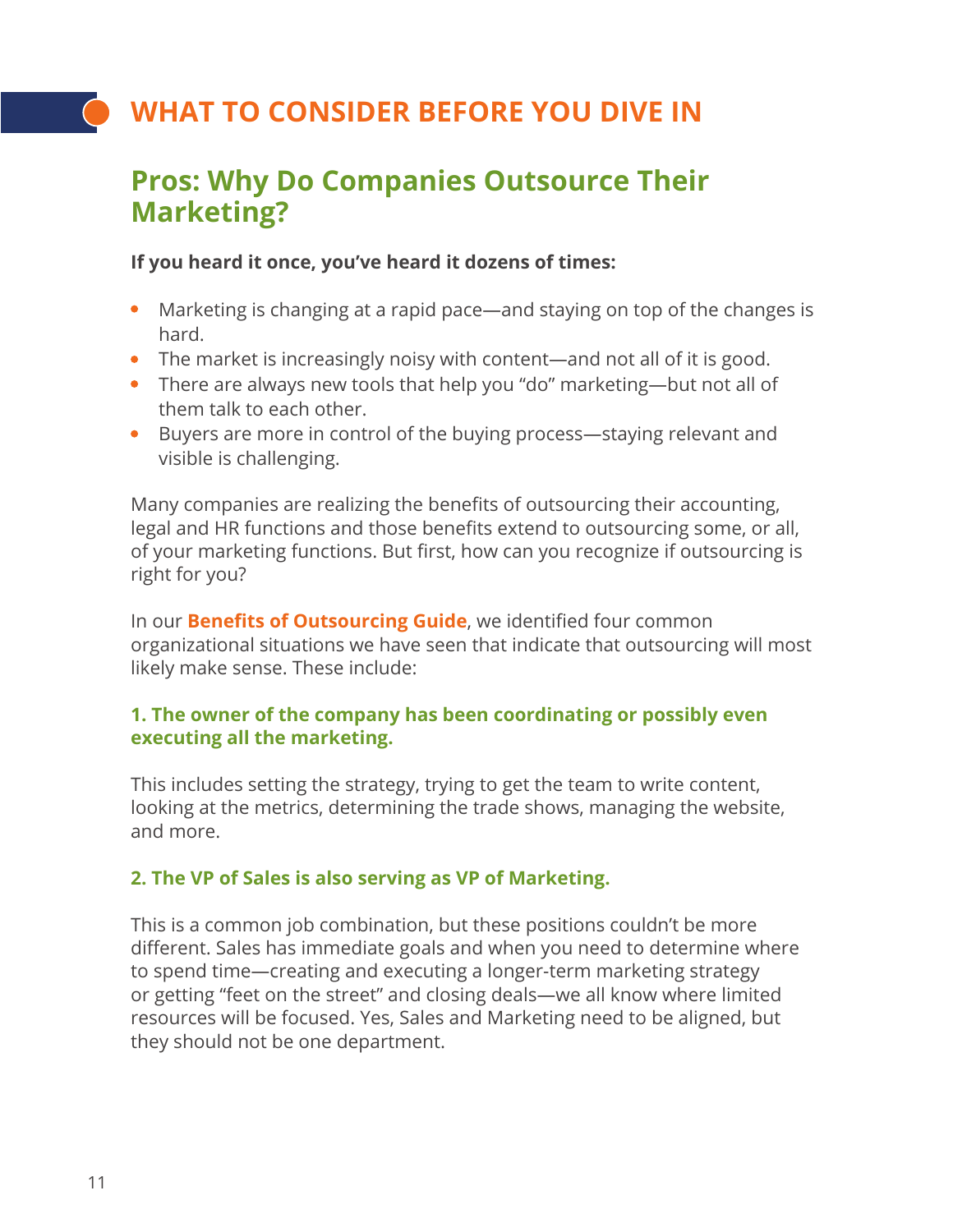#### **3. The in-house marketing manager is swamped with an assortment of tasks.**

And they're struggling to keep pace with the ever-growing list. We hear this one a lot. The company hired a Marketing Manager / VP of Marketing / Marketing Director to "run" marketing. Couple that with a CEO that is invested in the visibility of their company brand, Sales clamoring for leads, and Product Management wanting customers to know about the latest and greatest product advances, and suddenly you have a swamped marketing manager who is only managing to put out the fires and not executing a more strategic plan.

#### **4. There is no marketing department.**

This seems like an obvious one, especially after reading about the three previous scenarios. But sometimes marketing is spread throughout the organization—the service department "handles" emails and communication to customers, sales "communicates" to prospects, various subject matter experts are trying to find time to "produce" content—everyone is "doing marketing" so people think it is getting done. But if there is no department on the org chart specifically called Marketing, then it is time to consider outsourcing.

MatrixMarketing, a Colorado-based outsourced agency wrote **[an article](https://www.matrixmarketinggroup.com/8-benefits-hiring-marketing-agency/)  [about outsourcing](https://www.matrixmarketinggroup.com/8-benefits-hiring-marketing-agency/)** that included 8 additional ways to know it's time to hire an agency. Since every one of these resonated with us, we decided to share their eight points rather than reinvent the wheel:

- **1.** Sales are stagnant.
- **2.** Marketing's not getting done.
- **3.** You don't enjoy marketing.
- **4.** You've realized you don't have the skills.
- **5.** The Sales department is complaining about "no good leads."
- **6.** Your marketing results are hit or miss.
- **7.** You wonder what *is* working.
- **8.** You'd love to hire a complete Marketing team, but lack the budget.

So, why do companies outsource their marketing? Because they want to stay current, they want to grow their company, and they need a dynamic marketing department that can quickly help them get there—either by supplementing their in-house skills or acting as their entire marketing team.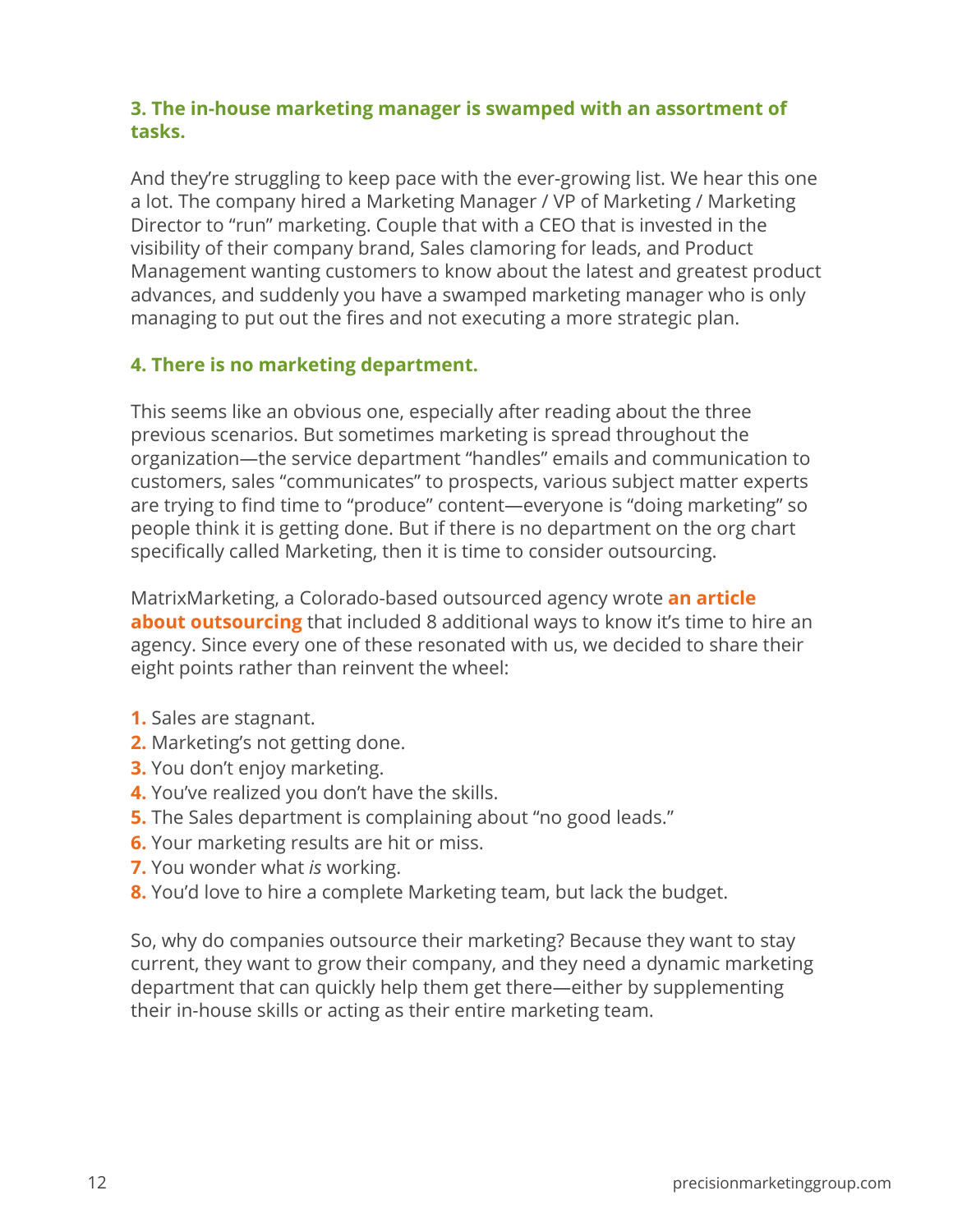### **Cons: Why Don't Companies Outsource Their Marketing?**

We just discussed how keeping up with everything that is happening in marketing is a challenge for any marketing department. We also reviewed how outsourcing your marketing gives you access to the skills of a much larger marketing department without the expense of hiring—and the challenge of managing—all the individual experts. So why then do some companies choose not to outsource and to bring it all in-house?

Our experience has shown that not even the largest companies have all their marketing under their "corporate roof." There is always something that is outsourced—media buying or digital advertising are just examples of what the Fortune 500 hire agencies to help them with. They recognize that an outside perspective and specialized skills are important for success. But let's consider this question on a smaller scale and refine this to ask why small and mid-size companies choose *not* to outsource their marketing to an agency.

### **Here are some reasons we have seen:**

- **An agency is more expensive than freelancers.** As we have previously discussed, we have spoken to companies that decide they don't want to outsource but then they hire freelancers to fill the roles because they are perceived as less expensive than the agency's rates. First, this is still outsourcing. Second, on paper it is most likely true that the rates of freelancers are lower but what you also need to factor in is the cost of managing disparate resources. You need someone in-house to spend time coordinating these resources, making sure they are all working toward a common goal, that they all understand the brand, and that they speak with one voice.
- **• Lack of understanding of the role marketing plays.** To outsource effectively, you need to understand the value of marketing and the role it plays in the organization. If you don't get it, think you don't need marketing, or think having a strong sales organization is all you need to be successful, you shouldn't outsource.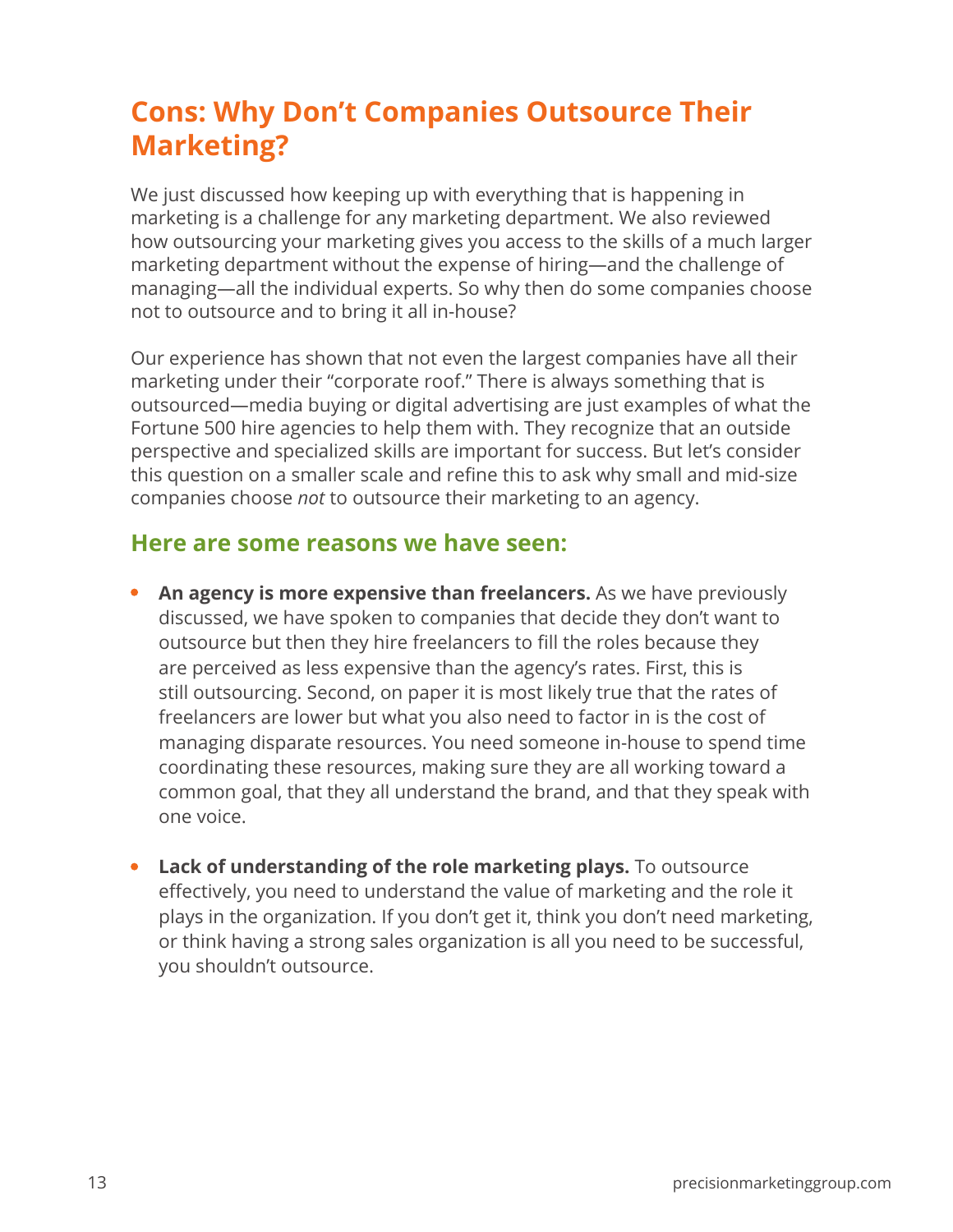- **• Lack of control.** Some people are not willing to let go. If you feel like you will lose control of your marketing or your business by outsourcing, don't do it. The partnership will never work unless you are willing to listen to your agency's ideas and are receptive to letting them do what their expertise indicates is best to help you achieve your goals.
- **•• The company style / culture requires people in-house.** To some extent, this is tied to a discomfort with that lack of control, but it can go beyond that.

If your business is the type of organization that has everything in-house and that works best when team members can simply drop by someone's desk to talk about something that just came to mind, or you feel you need an immediate response to a request, then you will find outsourcing frustrating.

Agencies and freelancers are responsive to requests, but they are not employees. For example, we worked with a client and after several years, we recognized that they had too much going on internally and that outsourcing no longer made sense. They needed the ability to have impromptu meetings and brainstorming sessions, as well as to drop something on someone's desk and ask for immediate turn around. We recommended that it was time for them to bring marketing in-house and helped them hire the right people based on their goals. Five or six years later, their organization changed again and they needed an outside perspective and broader skill set—so they came back to us to outsource their marketing. Sometimes a mixture of outsourcing and in-house is a great solution.

- **•** The business is too complex for an "outsider" to learn. "How can you learn our business?" We hear this a lot. If you think your business is too complex for anyone on the outside to learn it or if you are not willing to invest the time in educating someone, then outsourcing won't work. The right agency will understand how to:
	- Ask all the right questions to get to know your business.
	- Interview subject matter experts.
	- Do secondary research to understand the target customer, competition, and marketplace.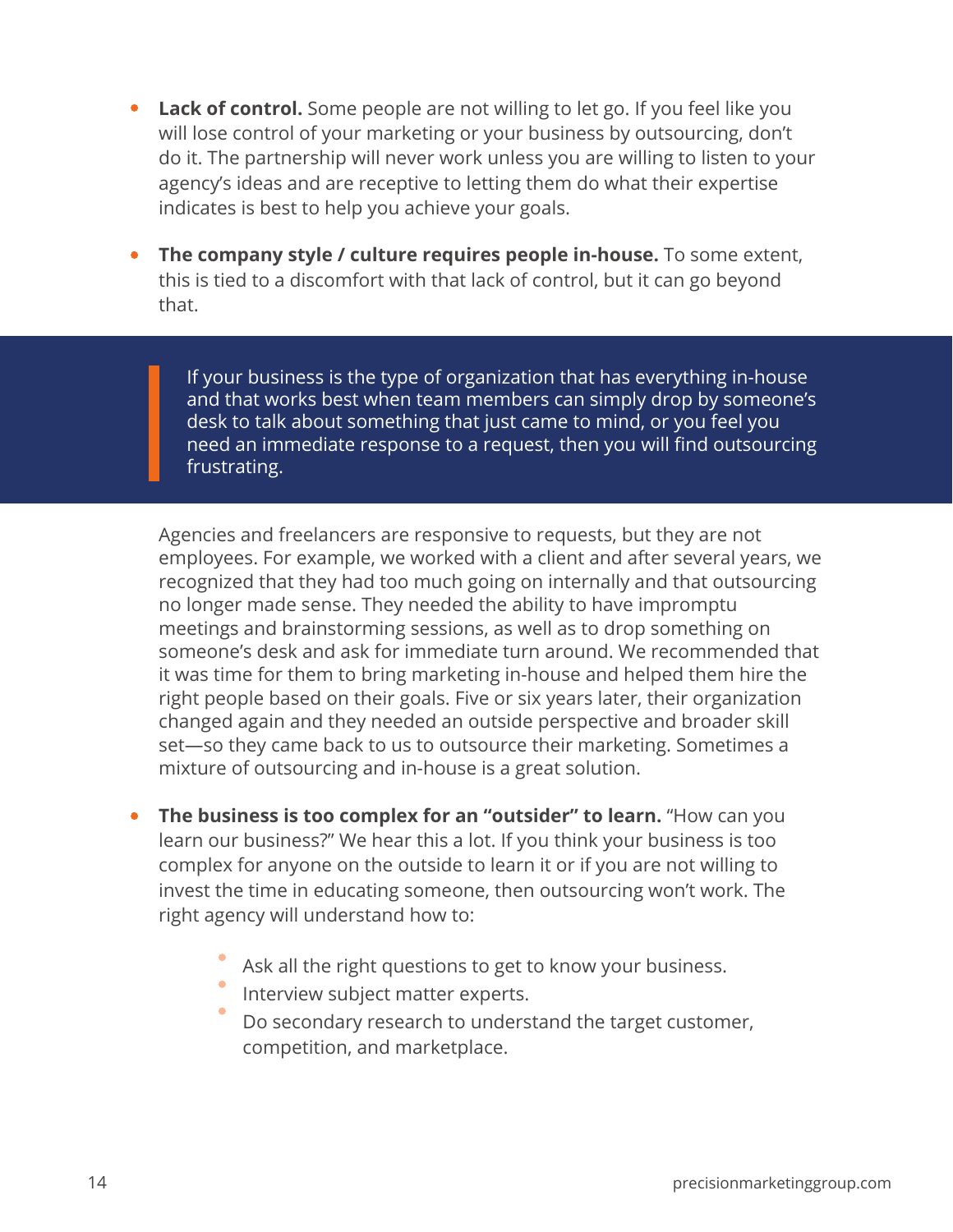- <span id="page-14-0"></span>**• Don't have a resource that can be the primary point of contact. [Outsourcing is not abdicating](https://www.precisionmarketinggroup.com/blog/when-outsourced-marketing-fails)**. Someone in the organization must be designated as the primary point of contact for the partnership to be successful. This person doesn't necessarily need to do the marketing, but they need to be empowered to make decisions, hold internal people accountable and get senior management involved when needed.
- **Need results NOW.** This point is not just about outsourcing. It applies to hiring in-house, as well. You cannot start marketing from a point of desperation. You need to be prepared to give marketing anywhere from 6 months to a year to really see results. Sure, there are programs that can be implemented to deliver some "quick wins"—but sustainable success takes time.

### **How to Know if You're a Good Candidate**

If you're still not sure if outsourcing is right for you and your business, let's take a closer look at what might make you a good candidate:

- **• You know you need marketing but don't know how to get it done.** Maybe you have a marketing strategy, maybe you need one created. Either way, you know you need to make sure that your marketing is getting done and you just don't have the in-house resources with the range of skills needed. Hiring an outsourced agency that brings a broad range of skills to the table is a faster path to getting your marketing underway than hiring individuals and getting them to work as a team.
- **• You have a budget but not for an in-house team of 10+ people.** When you look at the range of skills needed for marketing today—from strategy, to content creation, to analytics, paid search, social media, paid social, campaign creation, lead scoring, etc.—you quickly see that you need a large department, or some very expensive resources, to have all these skills in-

house. Your budget can go further by outsourcing since you are essentially "sharing" the overhead costs with other customers that have already hired the talent needed.

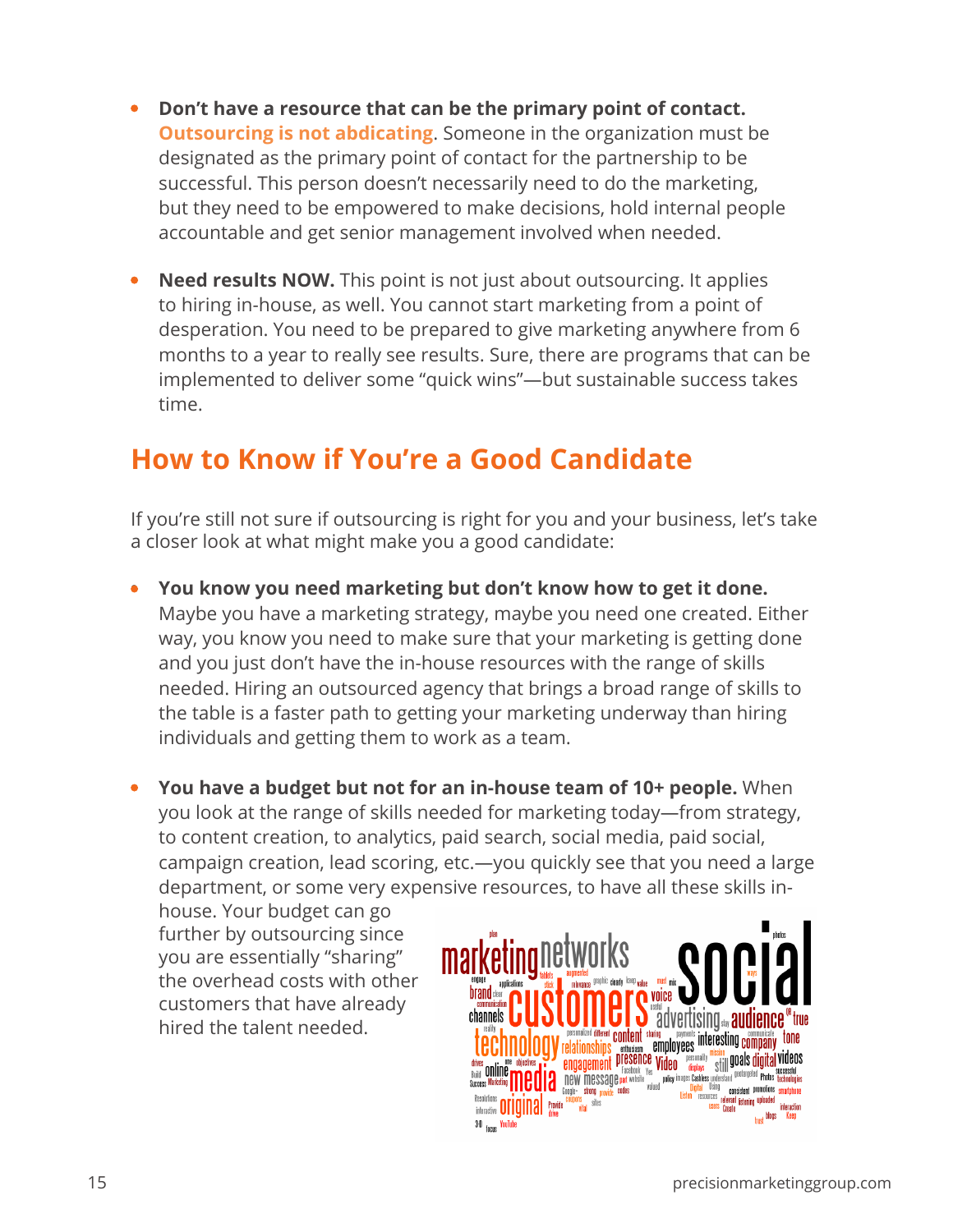- **• You understand the role automation and tracking tools play in marketing.** Good marketing has a technology component. It's all about automation, segmentation, and measurement. The right tools can make sure your marketing is more efficient and the results are more transparent. Not only do you need great marketing skills, your team needs to be technically savvy—and a good outsourced partner brings both to the table.
- **• Your sales team needs more qualified leads.** Isn't this what it's all about? Marketing needs to support Sales with qualified leads. If you don't have someone focused on feeding leads to the sales team, they will not be as efficient or as effective as they could be.
- **• You love collaboration and believe in trusting the experts.** A great leader understands the power of bringing experts together and collaborating to solve a problem. If you love hearing new ideas from experts who have seen a lot of marketing that works (not to mention marketing that doesn't work) from various industries, you'll find outsourcing is a great solution.
- **• You have the time, or the person, who can be the primary contact.** This ties back to one of the reasons outsourcing doesn't work for some companies. Even when you outsource, you need to be involved, or have someone internally that is designated as the primary point of contact to ensure your outsourcing partner gets access to the people and information they need.
- **• You are looking for flexibility and scalability in your marketing.** You want to maximize your budget, you want to test new techniques, and you want to be able to scale up (or sometimes down) depending on results and finances. This is much easier to accomplish when your team is outsourced.



**Download our eGuide to learn more!** *7 Signs You're Ready to Outsource Your Marketing*

[Download Now](https://www.precisionmarketinggroup.com/outsourced-marketing)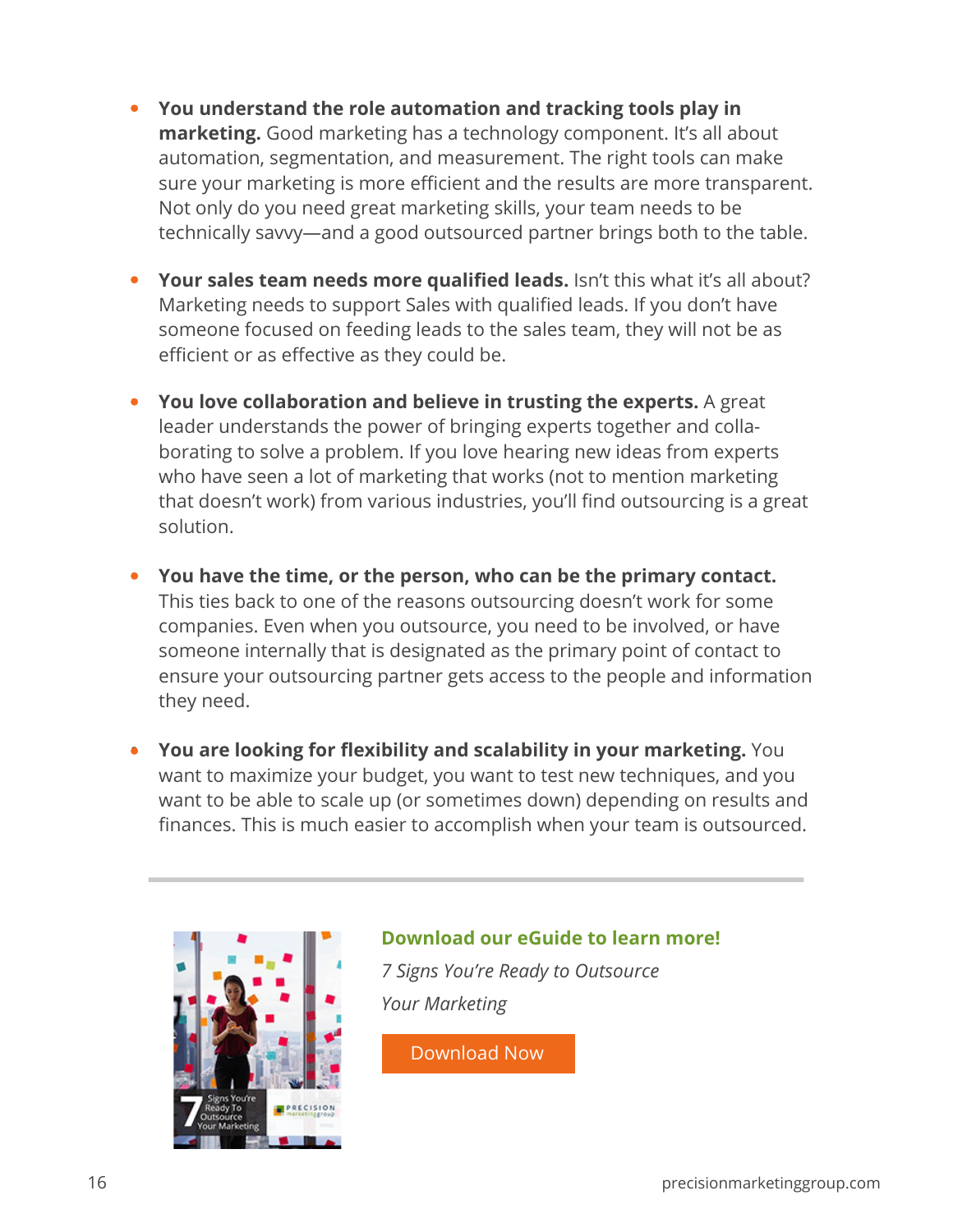## **Outsourced Marketing FAQs**

#### **1. Does outsourcing my marketing mean offshoring it to Asia and other places where English is not the primary language?**

Not necessarily. Although there are many options for outsourcing your marketing, including hiring talented freelancers and agencies that operate outside the U.S., outsourcing your marketing typically involves deciding which skill sets you are lacking in-house and finding the right resource—an individual freelancer, a freelancing service, or a marketing agency—to do those things for your company. If having a local resource is important to you, that is definitely an available option when outsourcing your marketing.

#### **2. What kinds of things can I outsource?**

The options are endless, really. From writing to design, from paid search to social media, from video to advertising, from strategic consulting to proofreading, there are professionals ready to help your company in any outsourced engagement. By starting with the goals you have for your business, you can identify the core marketing objectives that will be required to meet them. You can then evaluate the internal resources you have and decide how you want to handle any holes—either by hiring more in-house staff or outsourcing.

#### **3. How do the outsourced resources work with my internal team?**

Really well, we hope! The best outsourced marketing relationships have a few key components—a commitment to communicate consistently, clear expectations of deliverables, timing and goals you want to achieve, and a chemistry that makes the work enjoyable. On the company side, you'll want to have a key point person to manage the day-to-day relationship with outsourced resources; having multiple people communicating to the freelancer or agency can quickly muddy up the results and cost valuable time and money.

#### **4. How much will it cost me to outsource marketing services? I've already invested in internal staff.**

Freelancers who are doing projects, contractors who are long-term assignment, and agencies doing projects or retainer work will all have their own pricing models. Some will charge by the hour, others by the project, and still others will work with you to determine a monthly, quarterly or annual budget for the work they do with you. While some of the pricing may seem high, try to avoid comparing it to what you'd pay an employee, as it won't be an apples-to-apples comparison. For your employees you are paying overhead, benefits, vacation time, etc. while you pay your outsourced resources only for the work they do.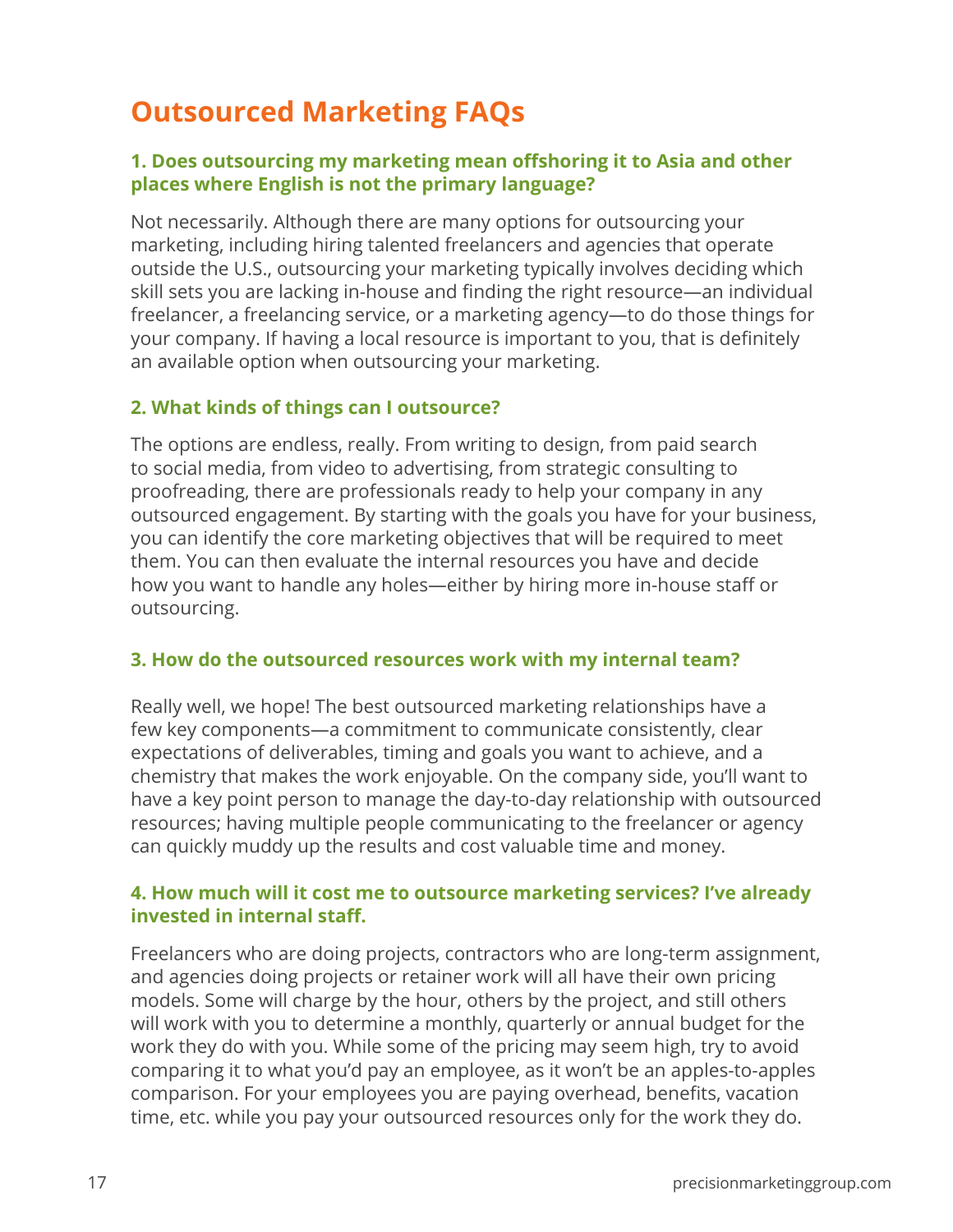#### **5. How can an outsourced resource know my business enough to market it?**

Your outsourced marketing partners will never know your business as well as you do, but the best ones will ask the right questions and be quick to study not just your individual organization but also your industry as a whole. The best outsourced engagements will rely on the subject matter expertise of you and your team and the talents of your freelancers, contractors or agency to transform that information into successful marketing programs. For more insights, take a look into **[how PMG develops marketing strategy for its](https://www.precisionmarketinggroup.com/blog/behind-the-curtain-how-we-develop-your-b2b-marketing-strategy)  [clients](https://www.precisionmarketinggroup.com/blog/behind-the-curtain-how-we-develop-your-b2b-marketing-strategy)** and **[how you can work successfully with a ghostwriter](https://www.precisionmarketinggroup.com/blog/thinking-about-hiring-a-blog-ghostwriter-heres-what-you-should-know)** in your business.

#### **6. What is the difference between using freelancers and choosing one marketing agency?**

An individual freelancer or independent contractor typically brings a unique set of skills like copywriting, design or public relations to your firm that helps to round out your marketing team, while an agency often can serve as one point of contact for a variety of needs. One agency will typically have writers, designers, and developers in-house, for example. With both individual freelancers / contractors and agencies, the beauty is that you pay for what you need, when you need it.

#### **7. How do I know if my company would benefit from an outsourced marketing agency?**

While outsourced marketing agencies can be a godsend to many types of organizations, they do not work well for everyone. It's a good idea not only to think about your marketing goals and the work you'd like an agency to handle, but also to consider whether you can be a good partner as well. The best company-agency relationships are based on mutual trust and respect where the agency has the power to bring new ideas, push back on your direction when they think it's in the best interest of your firm, and have a strategic seat at the table.

#### **See also:**

- **• [6 Questions You Can Ask to See if Outsourced](https://www.precisionmarketinggroup.com/blog/bid/94947/Is-an-Outsourced-Marketing-Department-Right-for-Your-Company)  [Marketing Is Right for You](https://www.precisionmarketinggroup.com/blog/bid/94947/Is-an-Outsourced-Marketing-Department-Right-for-Your-Company)**
- **• [How to Know if You Are a Good Candidate for](#page-14-0)  [Outsourced Marketing](#page-14-0)**
- **• [The Healing Powers of Outsourced Marketing for](https://www.precisionmarketinggroup.com/blog/the-healing-powers-of-outsourced-marketing-for-b2b-company-owners)  [B2B Business Owners](https://www.precisionmarketinggroup.com/blog/the-healing-powers-of-outsourced-marketing-for-b2b-company-owners)**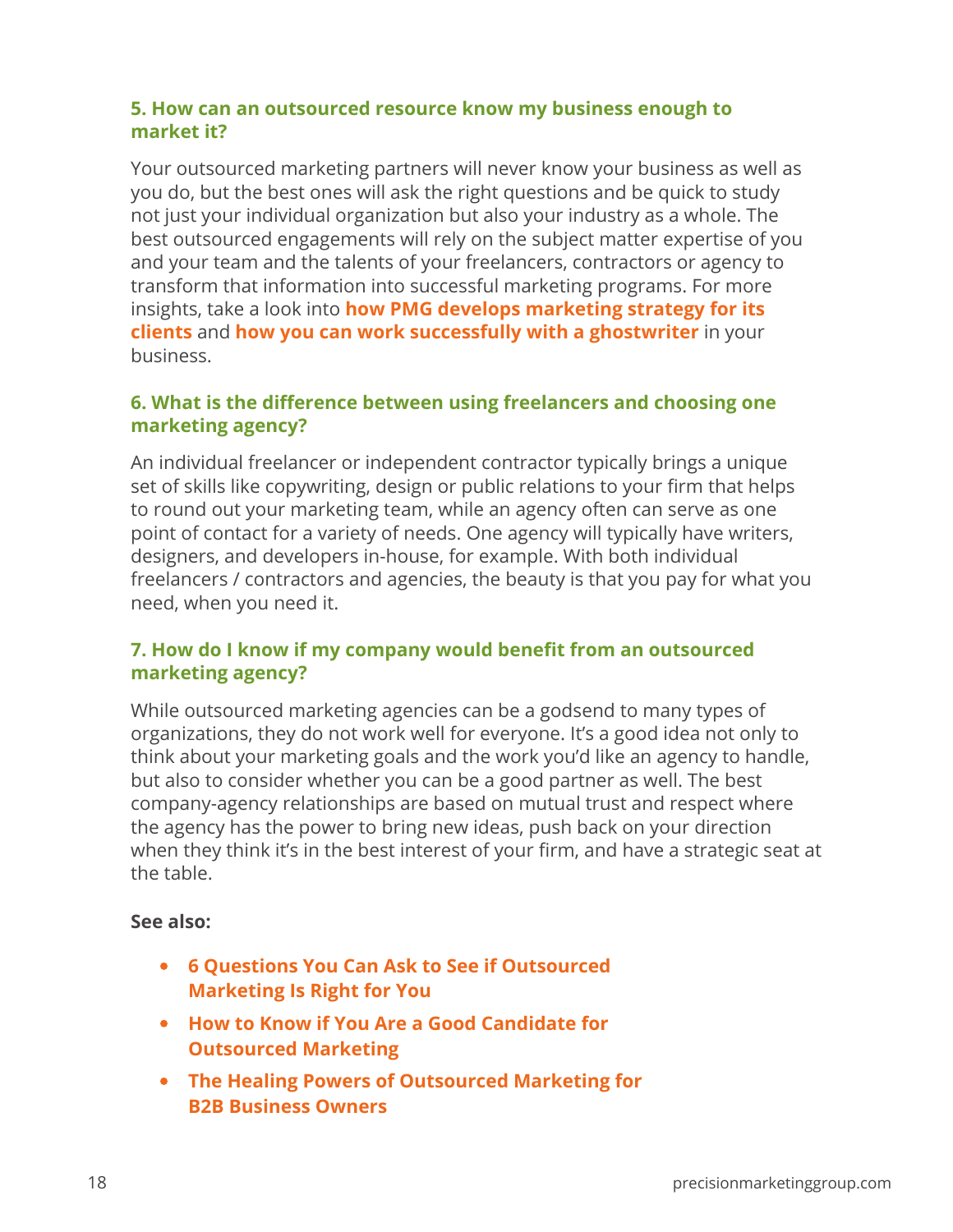#### **8. Where can I find the best outsourced resources?**

Asking your employees and colleagues for referrals and recommendations is always a great place to start when looking for individuals or agencies to work with. It's also smart to do a search online for what you are looking for —for example, if you want a "marketing agency Indianapolis" or "outsourced marketing content."

#### **Here are some other suggestions for finding outsourced help:**

- **• [Do a search on LinkedIn](https://www.linkedin.com)** for the specific type of skill you are seeking. The smart freelancers, contractors and agencies will have optimized profiles that make them easy to find—you want to make sure your potential partner is marketing themselves successfully so they can market you just as well!
- Check out **[Upwork](https://www.upwork.com)**, a matchmaking site for companies and marketing professionals. You can find writers, designers, developers, and even a virtual assistant or accountant here.
- You can also become of a member of **[GrowthHub](https://growth.org/)** and post listings for the freelance or employee help you need. The site integrates with Indeed.com.

#### **9. How should I vet a potential outsourced resource?**

Just as you want to be sure that you can be a good partner in an outsourced marketing relationship, it is critical to do your due diligence when interviewing and vetting potential freelancers, contractors and agencies. Here are some resources we have created to help you in this process:

- **• [4 Outsourced Marketing Agencies You Never Want to Hire](https://www.precisionmarketinggroup.com/blog/4-outsourced-marketing-agencies-you-never-want-to-hire)**
- **• [Content Marketing: 7 Ways to Evaluate Potential Marketing Partners](https://www.precisionmarketinggroup.com/blog/bid/97611/Content-Marketing-Services-7-Ways-to-Evaluate-Potential-Marketing-Partners)**
- **• [Is Your Outsourced Marketing Department Naughty or Nice?](https://www.precisionmarketinggroup.com/blog/is-your-outsourced-marketing-department-naughty-or-nice)**
- **• [What Makes an Inbound Marketing Agency Loveable or Just Likeable?](https://www.precisionmarketinggroup.com/blog/what-makes-an-inbound-marketing-agency-lovable-vs.-just-likeable)**

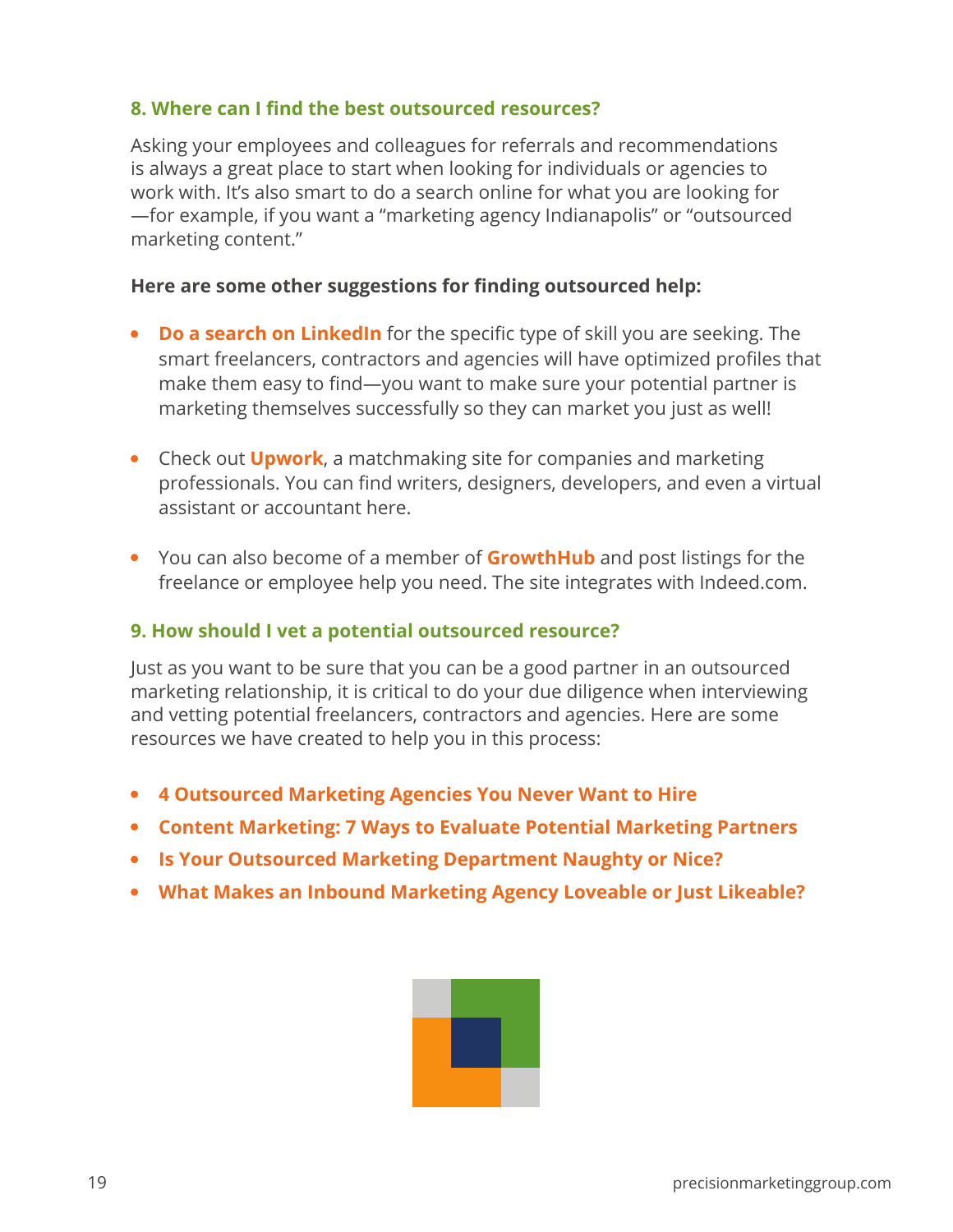#### **10. How involved will I have to be if we outsource? My team is already stretched too thin.**

Your outsourced partners will relieve you and your team of as much work as you like, and your involvement will depend largely on how you structure your engagement. But they will never release you from involvement in your marketing. You will want to designate an internal person to serve as the dayto-day contact for tactical interactions with your resources, and you will also want to make sure a senior level person is involved enough to offer strategic insights into the business goals and direction and how they impact marketing programs. Typical tasks for the day-to-day person will include gathering and communicating client feedback and approvals and coordinating meetings and interviews between appropriate company representatives and the outsourced partners. The senior level person—this could be the company owner or VP/ Director of Marketing—has less daily burden but will need to participate on a monthly or quarterly basis to review results, make sure the engagement is on track, and participate in strategy development.

#### **11. What are some things that could go wrong in an outsourced marketing engagement?**

Most outsourced engagements fail because of unclear expectations or communications mishaps. A freelancer, contractor or agency may oversell their expertise, experience or bandwidth and then be unable to deliver. Your firm may commit to outsourcing only to realize that you would feel more comfortable with a more available employee who only worked for your company. Having a full understanding of the pros and cons of outsourcing can help prevent some of the more common obstacles in these engagements.

If you are thinking about hiring freelance writers, here is a great article about how to find a successful partnership: **[Why Most Companies Fail with](https://www.precisionmarketinggroup.com/blog/the-struggle-is-real-why-most-companies-fail-with-freelance-writers)  [Freelance Writers](https://www.precisionmarketinggroup.com/blog/the-struggle-is-real-why-most-companies-fail-with-freelance-writers)**

#### **12. How do I measure the success of an outsourced marketing engagement?**

The first way to know if your engagement with an agency is successful is to agree on the metrics you will track together and then monitor those as you go. If you are achieving your goals together, you are halfway there. The second way is to ask yourself if you and your team are enjoying the partnership. Do you look forward to calls and meetings with your outsourced team? Are they professional, friendly and respectful of you and your team? While meeting your numbers is a must, marketing is still one of the more fun parts of business. Having a team you genuinely like can lead to even greater success.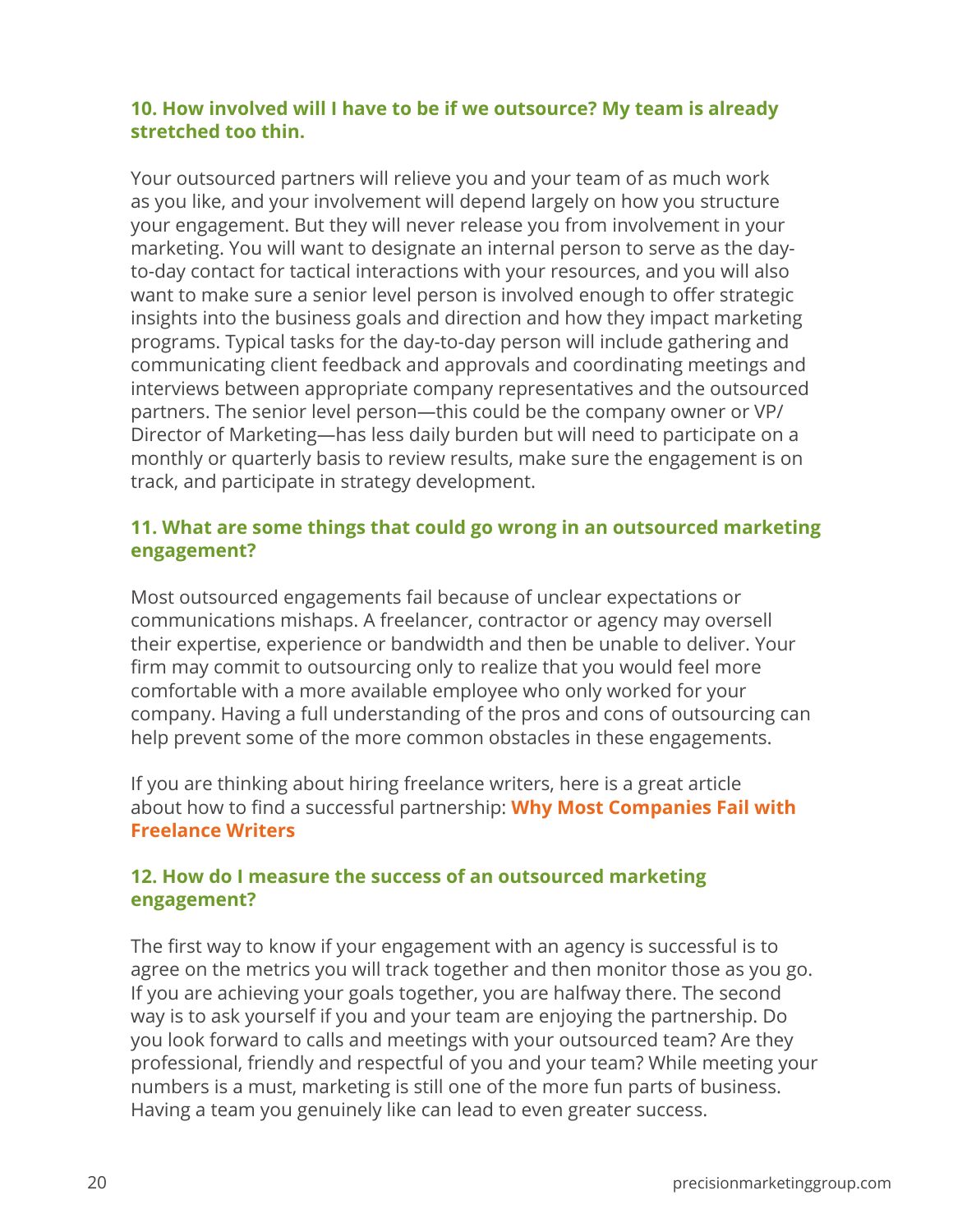### **Outsourced Marketing: What's the Investment?**

Marketing budgets are based on speed and volume. A bigger budget can move faster and do more while a smaller budget can still accomplish the same things; it will just take more time. Depending on your budget for marketing, you can choose to invest in an in-house team or invest in an outsourced marketing team.

In-house marketing will have a faster approval process and less back and forth. You may also find people that work for your company have a better brand understanding and industry expertise. Although, as previously mentioned, it becomes challenging for an in-house marketing team to encapsulate all the necessary skills and to think objectively about what your company needs. Not to mention it can be really pricey to employ a sufficiently experienced in-house marketing team.

You've already learned so much about the pros and cons of outsourcing your marketing. Does deciding to outsource sound almost too good to be true? Just wait, it's about to get even better. **On average a Chief Marketing Officer (CMO) that you would hire in-house would cost about \$160,000 a year, plus benefits.** A CMO is paid to put together your strategy, plan, and watch over the implementation of it all. An outsourced marketing team would be able to do all the same tasks as a CMO, but often with more collective experience and with many previous campaigns to draw from. Overall, you will find that employing one CMO will cost about the same, if not less, than hiring an outsourced team.

Employing one CMO will cost about the same, if not less, than hiring an outsourced marketing team.

Also, depending on what marketing you are looking to outsource (just a few things or all of it), the cost of hiring a team could be even lower.

With an outsourced marketing team, you are going to get people in all different roles with different areas of marketing expertise. Hiring all of those positions in-house would be extremely expensive. Take a look at this infographic from Fractl, where they lay out the different potential positions of a marketing team, along with what each role would cost the company.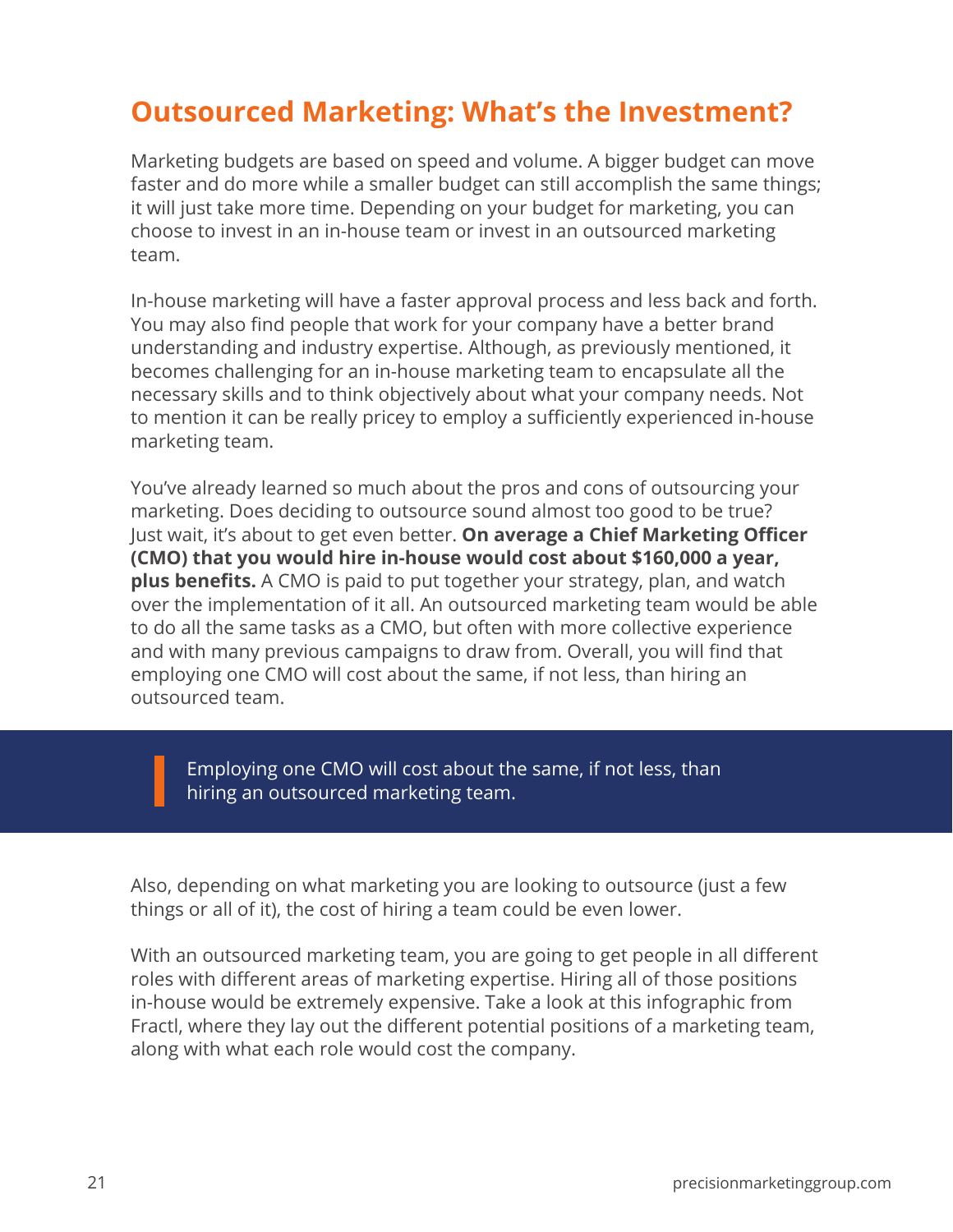| ROLE                       | LOW      | <b>BENEFITS</b> | <b>LOW SALARY</b><br>+ BENEFITS | HIGH      | <b>BENEFITS</b> | <b>HIGH SALARY</b><br>+ BENEFITS |
|----------------------------|----------|-----------------|---------------------------------|-----------|-----------------|----------------------------------|
| <b>Content Strategist</b>  | \$77,500 | \$34,011        | \$111,511                       | \$109,000 | \$47,835        | \$156,835                        |
| Web Content Writer         |          |                 |                                 |           |                 |                                  |
| 1 - 5 to years' experience | \$47,750 | \$20,955        | \$68,705                        | \$71,750  | \$31,487        | \$103,237                        |
| 5+ to years' experience    | \$67,500 | \$29,622        | \$97,122                        | \$98,000  | \$43,007        | \$141,007                        |
| Copy Editor                |          |                 |                                 |           |                 |                                  |
| 1 - 3 to years' experience | \$41,000 | \$17,993        | \$58,993                        | \$55,750  | \$24,466        | \$80,216                         |
| 3+ to years' experience    | \$54,500 | \$23,917        | \$78,417                        | \$75,500  | \$33,133        | \$108,633                        |
| Graphic Designer           |          |                 |                                 |           |                 |                                  |
| 1 - 3 to years' experience | \$38,750 | \$17,005        | \$55,755                        | \$56,750  | \$24,905        | \$81,655                         |
| 3 - 5 to years' experience | \$52,500 | \$23,040        | \$75,540                        | \$72,250  | \$31,707        | \$103,957                        |
| 5+ to years' experience    | \$66,500 | \$29,183        | \$95,683                        | \$93,000  | \$40,813        | \$133,813                        |
| <b>PR Specialist</b>       |          |                 |                                 |           |                 |                                  |
| 1 - 5 to years' experience | \$45,500 | \$19,968        | \$65,468                        | \$69,000  | \$30,281        | \$99,281                         |
| 5+ to years' experience    | \$66,750 | \$29,293        | \$96,043                        | \$93,000  | \$40,813        | \$133,813                        |
| Creative Project Manager   | \$58,500 | \$25,673        | \$84,173                        | \$89,000  | \$39,058        | \$128,058                        |

**ESTIMATED ANNUAL COST OF CONTENT MARKETING** 

Pretty steep, right? Luckily, when you hire an outsourced marketing team, they will have that all covered for you! Looking more broadly at these roles, marketing teams are going to have around five or six key players. Let's take a look at these potential positions:

- **Marketing Executive:** This is the main decision maker when it comes to anything marketing. They will set up a plan of action for the entire team and make sure everyone is on the same page and getting their jobs done.
- **• Project Coordinator:** The project coordinator is truly who is responsible for holding everyone accountable for their work. They will make sure deadlines are set and being met. Furthermore, they will be able to account for all the necessary tasks being assigned properly.
- **• Marketing Analyst:** This position is responsible for evaluating campaigns and determining how your marketing efforts are performing. They will also help keep your business ahead of competitors by analyzing the market.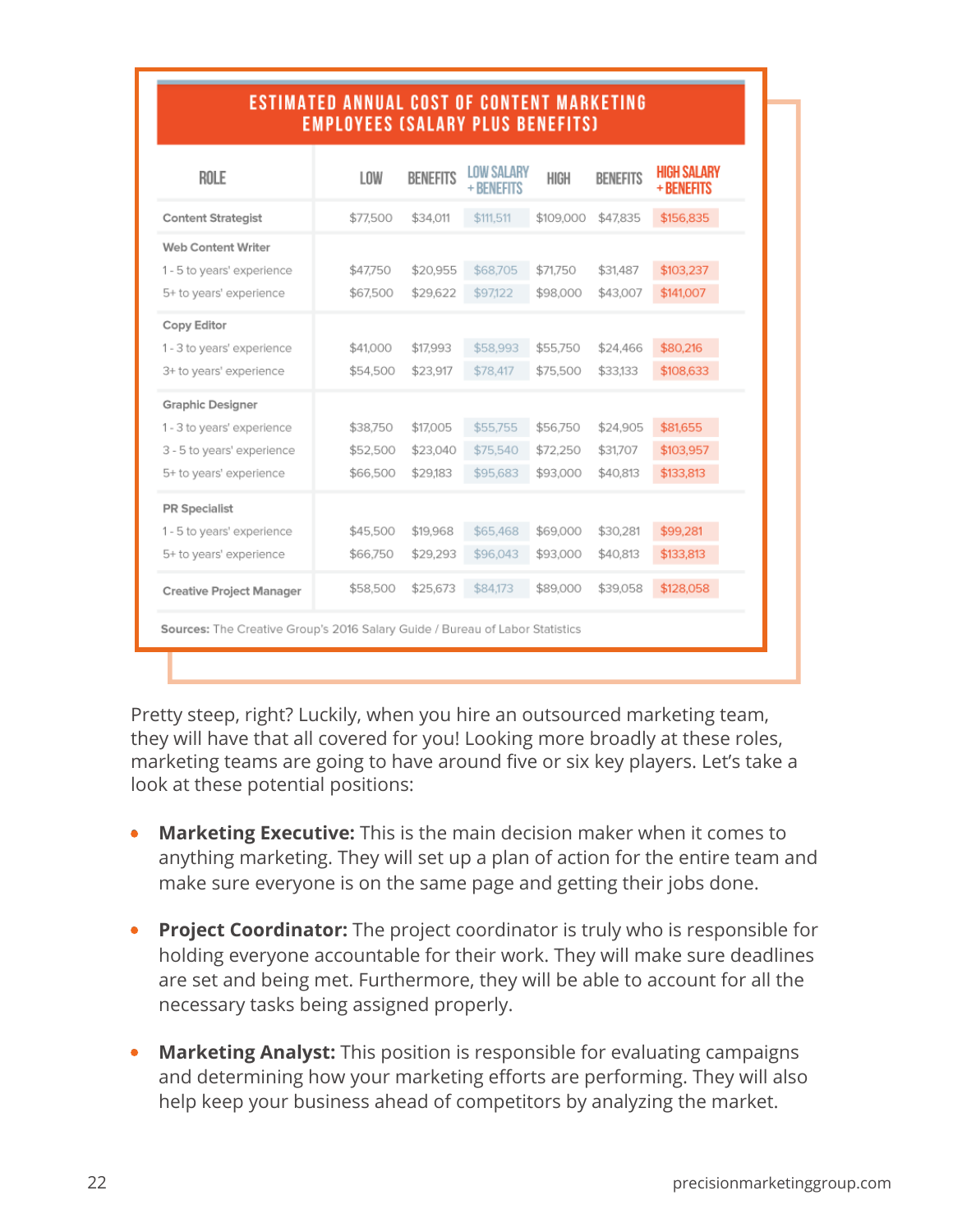- **• Social Media Marketer:** A social media specialist is in charge of creating and curating content for each social platform your business is using. And with customer service becoming more digitally oriented, they will also be responsible for responding promptly and appropriately to people engaging with your accounts.
- **• SEO Analyst:** In order for your content to perform well online and rank highly with search engines, someone needs to figure out the best keywords to use and identify opportunities to increase your rank. That's what an SEO (Search Engine Optimization) analyst is for!
- **• Content Writer:** In order to educate your website visitors, generate leads and nurture prospects down your funnel, your business needs to be regularly publishing content across a variety of marketing channels. In doing so, it's important to ensure all of that content emits the same tone—this will help maintain the reliability and credibility of your brand. These activities primarily fall under the responsibilities of the content writer.

One of the biggest reasons that companies will decide to outsource their marketing is to contain costs. Not only do you receive the benefits of experienced marketing professionals doing your work, but it also comes at a lower price. Additionally, by outsourcing your marketing, you are going to save time and energy that could be devoted to running other aspects of your business. If that's still not enough for you, agencies tend to be more effective and efficient, which ultimately means giving you a better outcome in a shorter amount of time.

Strong outsourced marketing agencies are skilled at developing a vision, targeting an audience, and planning the execution. While this would take you some serious time, effort, and money, a marketing team can have it done in no time. **Agencies know how to plan for long-term marketing success.** When they're able to imagine an outcome for your company, they will easily be able to work backwards and put together a strategic plan of how to get you there.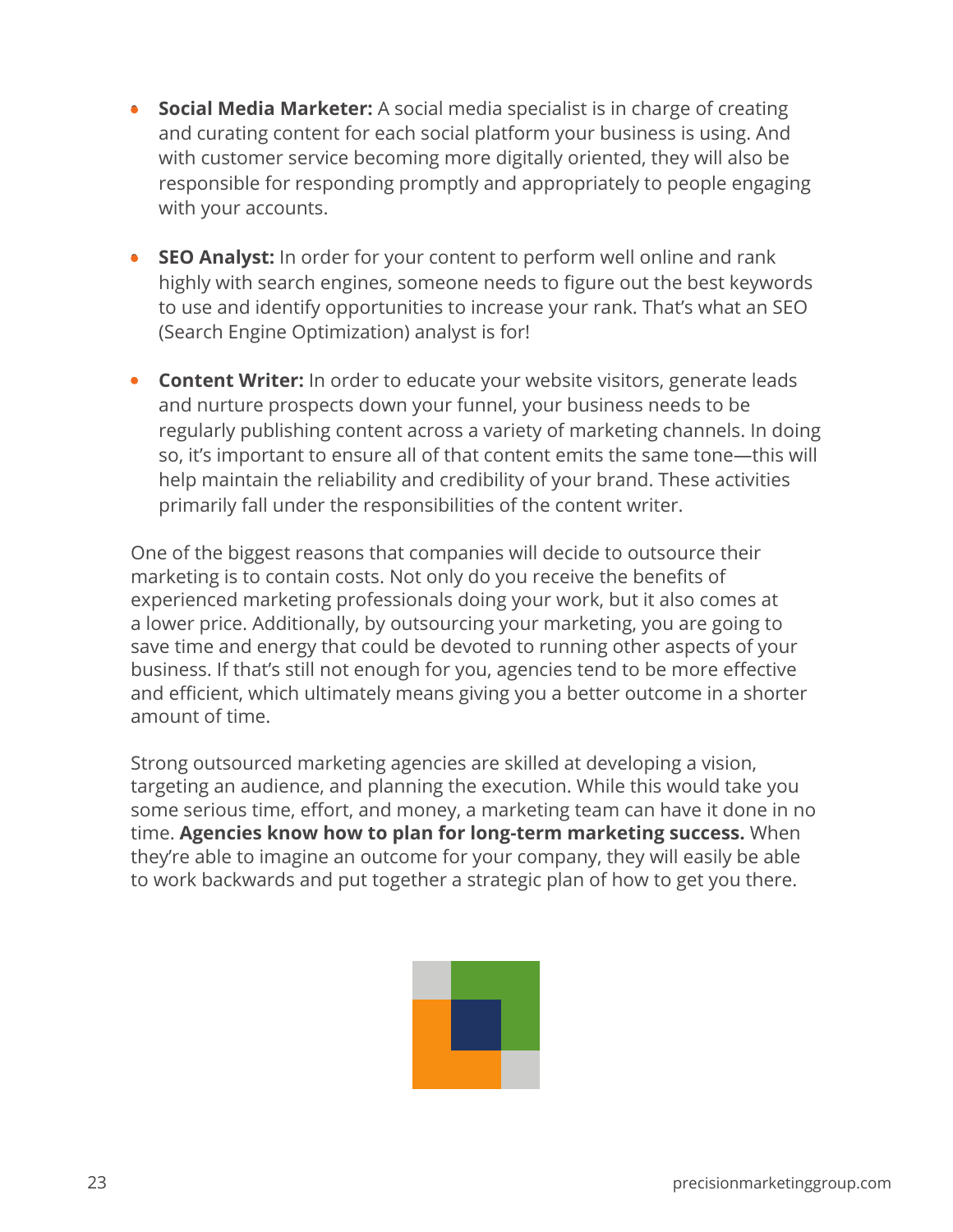Agencies also have a focus on the buyers your company is looking for. For your campaigns to be successful, they must be targeted at the right people, and the experience the agency you hire has running numerous campaigns will enable them to know who your campaigns need to be seen by—especially if they have solid experience working in your industry.

Lastly, planning everything for success is the overall goal of your outsourced marketer. As partners, they are focused on your company's achievements. **Your outsourced agency has your back**.

Running your business is your top priority, so if you can handle handing over the responsibilities, it may be wise to let someone else handle the marketing; there's a good chance you won't regret it, and you'll save big-time!

## **OUTSOURCED MARKETING AND YOU**

### **Creating a Strong Relationship with Your Agency**

Outsourcing your marketing can be a breeze if you've adopted the right mindset and have the correct processes in place. The most fruitful engagements are built on strong communication, trust and mutually setting goals and expectations. Using the tips and best practices in this guide will help you get the most bang for your buck, while keeping both you and your agency in high spirits!

### **Communicating with Your Outsourced Marketing Team – 6 Nuggets of Wisdom**

Just like in any relationship, personal or professional, communication is critical to its success. You may have mastered these soft skills within the framework of your own company, but when two parties come together for the first time, it's important not only to embrace creative differences but also to establish a process for communication that makes sense for both sides.

Failing to communicate effectively may have some grave consequences for your marketing. In fact, **[ClearCompany reports](https://blog.clearcompany.com/7-workplace-collaboration-statistics-that-will-have-you-knocking-down-cubicles)** that 86% of employees and executives cite a lack of collaboration or ineffective communication to be a root cause of workplace failures.

To ensure you're starting off on the right foot, follow these six communication best practices!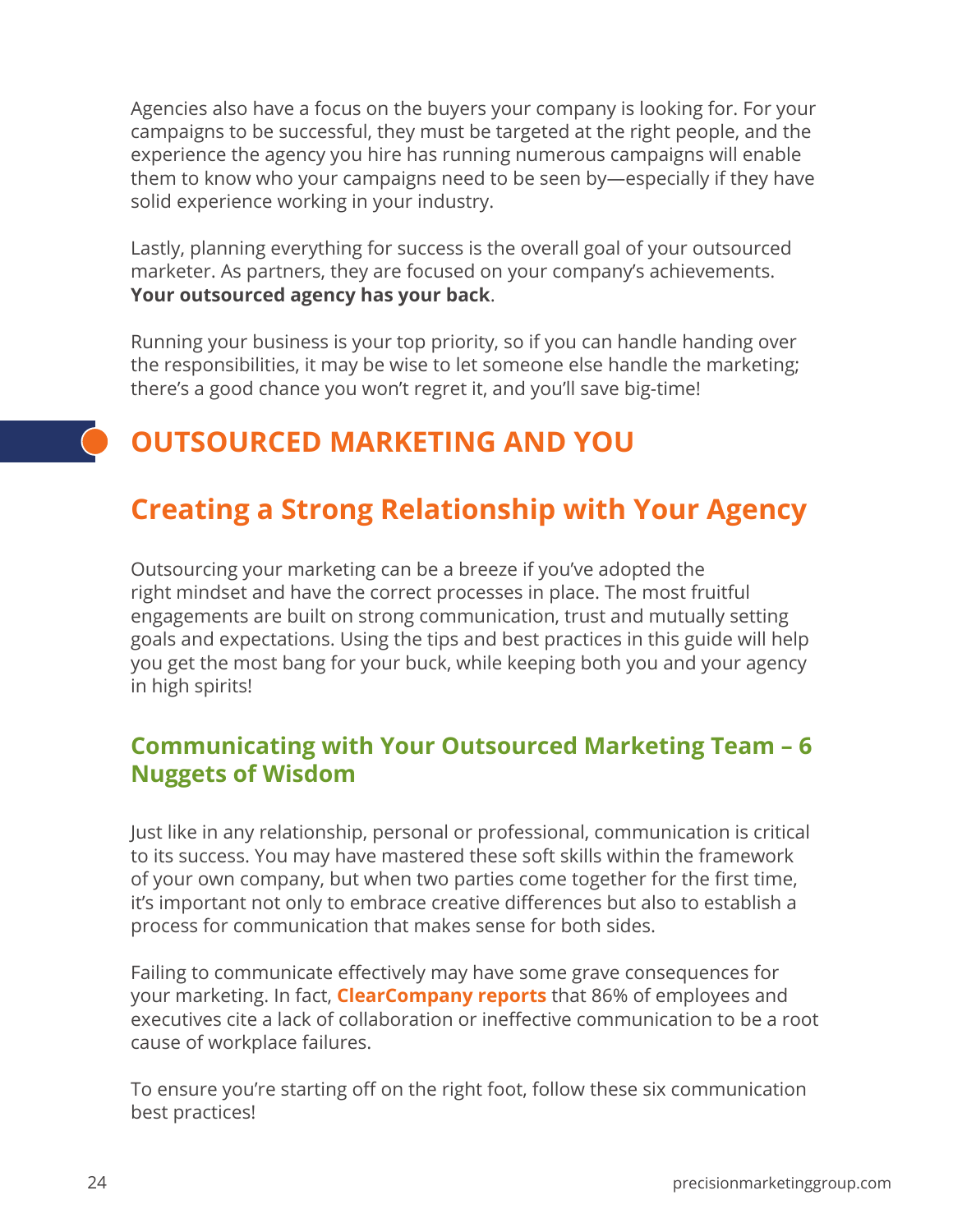#### **1. Mutually set your communication expectations.**

Which channels will you use to communicate? And when will you use them? Determine the frequency and methods that work for both you and your outsourced marketing agency. Weekly email updates? Bi-weekly teleconferences? Monthly face-to-face meetings? Hash this out before they begin diving into projects so you know what you can expect from them (and vice versa). At the very least, you should be able to expect a response to a question within 24 hours, if not by the end of the workday.

#### **2. Avoid making assumptions.**

Although you've likely selected to partner with an agency that "gets you" and your industry, do not assume they already know your sales process—or any industry lingo, acronyms or competitor names you might casually mention in a meeting or conversation.

When building your initial strategic marketing plan together, provide some context for each project, and let them know why you "might prefer this style of writing" or "would avoid mentioning that subject", not to mention anything that may be deemed controversial to your target audience.

#### **3. Be a good listener.**

Though you are paying your agency to help you, don't lose sight that you are a partner, not an authoritarian running the show. Yes, it's great that you want to be involved in the marketing process; it's crucial! But it's important that you listen to your agency's ideas—trust is going to be essential. While it's your responsibility to communicate your wants and needs, it's the agency's responsibility to make sure you really feel they're invested in the success of your business.

#### **4. Capture communication in writing.**

Particularly during the first 90 days, it's important to keep records, share meeting minutes, and recap significant conversations. Ask your **[Account](https://www.precisionmarketinggroup.com/blog/4-tips-for-collaborating-with-your-marketing-agency-account-manager)  [Manager](https://www.precisionmarketinggroup.com/blog/4-tips-for-collaborating-with-your-marketing-agency-account-manager)** to take notes during your time together (virtual or in-person) and send you a summary via email afterwards with any pending action items for which you are responsible. The date and names of people involved should be included, as well. A written reference to work being assigned and completed will surely make you feel more at ease, mitigate confusion and hold everyone accountable for their tasks.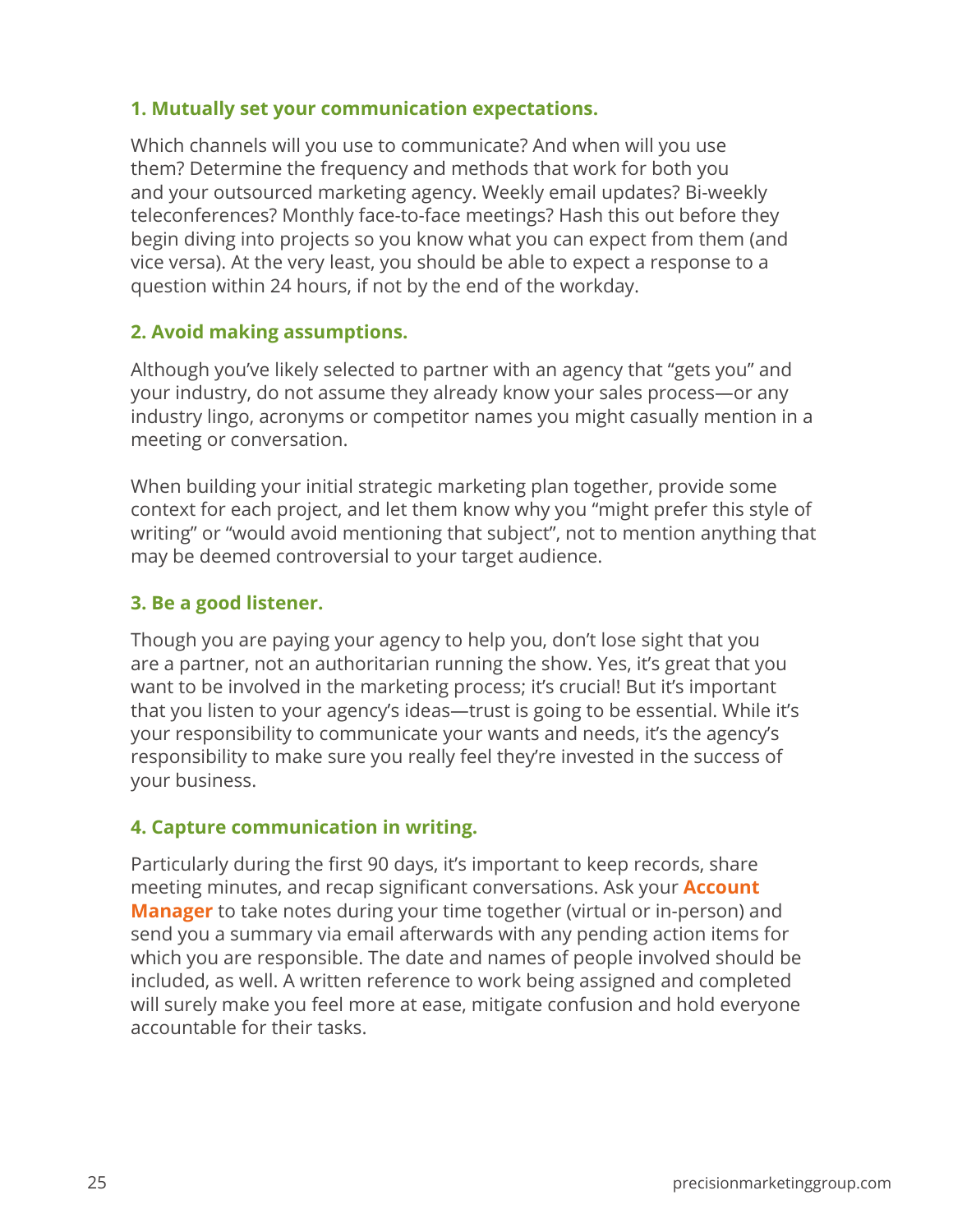#### **5. Build rapport with your new team.**

Take the time to get to know each other! Although a rapport is typically established before you finalize the decision to invest in your agency (otherwise, you probably wouldn't have chosen them, right?), keep that fire burning once you've begun the engagement. Just like you might do with coworkers from your office, it's a good idea to spend some social time together here and there. If something in your marketing plan goes awry, dealing with the issue is a much more pleasant process when you've forged a personal bond.

#### **6. Honesty is the best policy.**

It's critical that you and your outsourced marketing team are continually on the same page. In order to maintain this balance, you must be open and honest with each other. Without judgement, you both need to be able to ask tough questions and feel comfortable sharing with each other what's working and what's not. If you aren't happy with the way a project is being handled, a deliverable you received for approval, or anything else about the engagement, speak up! Just be sure to explain your reasoning so your agency team can learn from the situation and adapt accordingly.

### **9 Best Practices for Managing Your Outsourced Marketing Engagement**

To **[facilitate a successful outsourced marketing engagement](https://www.precisionmarketinggroup.com/blog/bid/95223/6-Tips-for-Managing-Your-Outsourced-Marketing-Agency)**, it's going to take more than just fluid communication, albeit necessary. While an effective communication process serves as a foundation for the relationship, there are some key best practices you should follow to strengthen and maximize it. No matter your position—**[business owner](https://www.precisionmarketinggroup.com/blog/the-healing-powers-of-outsourced-marketing-for-b2b-company-owners)**, **[marketing manager](https://www.precisionmarketinggroup.com/blog/outsourced-marketing-solutions-for-marketing-manager-superheroes)**, CEO, **[sales](https://www.precisionmarketinggroup.com/blog/outsourced-marketing-for-b2b-sales-executives)  [executive](https://www.precisionmarketinggroup.com/blog/outsourced-marketing-for-b2b-sales-executives)**, business development—if you're serving as the point of contact for your outsourced marketing agency, heed this advice:

#### **1. Set clear (and measurable!) goals together.**

Before you do anything else, it's a critical first step to jointly set goals—goals that are well-defined, realistic and quantifiable. During the interviewing process, it's important to make potential marketing firms aware of the goals you have for your business and the overall budget you have, as well as the timeline in which you're hoping to achieve them. This is also a handy exercise because it will quickly help you weed out firms that aren't a good fit for your organization.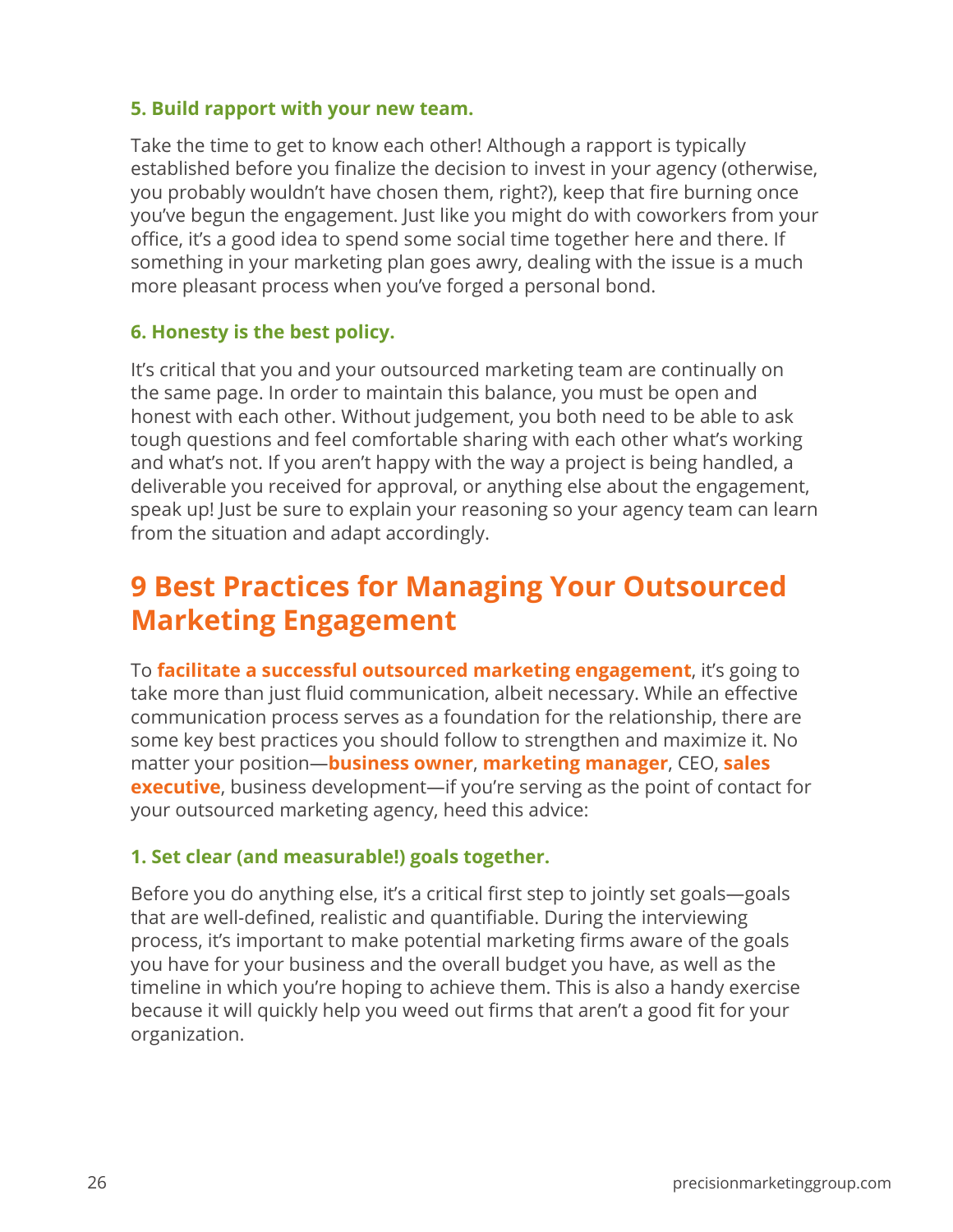According to the **[2019 B2B Content Marketing – Benchmarks, Budgets](https://contentmarketinginstitute.com/wp-content/uploads/2018/10/2019_B2B_Research_Final.pdf)  [and Trends report](https://contentmarketinginstitute.com/wp-content/uploads/2018/10/2019_B2B_Research_Final.pdf)**, 68% of B2B marketers say lead generation is a primary business goal for the next 12 months. So if lead generation is your number one priority, for example, let the agency know how many leads you'd like to have teed up for sales within the first six months. Your Account Manager can work with your budget and help you determine whether it's doable and how best to reach the proposed mark. With an outsourced marketing firm, you will be setting and tracking goals regularly, so voicing you ambitions from the get-go is imperative.

#### **2. Clarify expectations right off the bat.**

It's important that you not only share the "big picture"—where you've been and where you want to go—but also articulate what is going to make for a successful outsourced marketing engagement. Think about the answer to this question in both a quantitative sense (for example, x% growth in inboundgenerated revenue, x number of sales qualified leads in the funnel) and a qualitative sense (what type of communication do you expect, what's the usual turnaround time for varying types of projects, etc.). In addition, both sides must agree on the frequency and format of the check-ins you'll be having, so that everyone involved is comfortable. Once again, consistent communication is paramount!

#### **3. Establish an acting "CMO" to own the company's marketing decisions.**

Every outsourcing engagement is going to look different. At PMG, we partner with a breadth of companies, where our primary points of contact throughout the engagement range from the business owner or CEO to the VP of Sales/ Marketing or Marketing Director. Regardless, both sides need to come to an agreement about who owns which responsibilities and decisions.

For the most productive outcomes that keep the marketing moving forward, the outsourced marketing firm should serve as the "Chief Marketing Officer" of sorts, owning all decisions, sign-offs, etc. To be successful, your outsourced marketers need to have your trust and confidence so they can do their jobs and make choices on behalf of your company. However, your input, as well as any feedback from other stakeholders and influencers, should always be heard and taken into consideration.

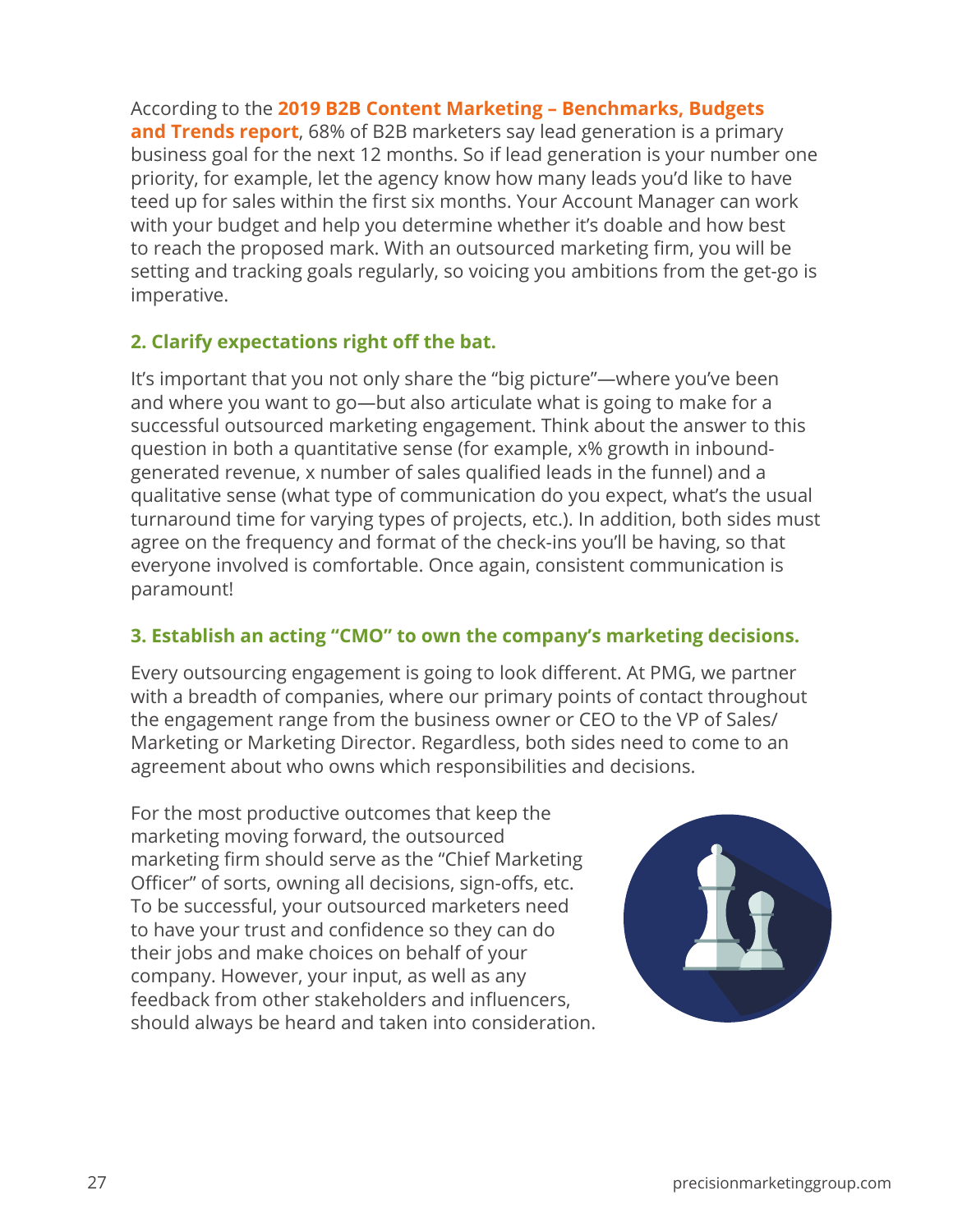#### **4. Pair your agency with your subject matter experts.**

There's no doubt you and your colleagues have a wealth of knowledge about your product or service, your buyers and your industry; knowledge that outsiders may lack, despite any relevant experience with marketing in your field. When your agency partners begin creating an editorial content calendar and planning your content marketing strategy, put them in touch with the right people on your team. Researching your audience, tapping into their buying behavior, addressing their needs: this all takes time. But it can take significantly less time if your outsourced content writers are teamed up with an in-house subject matter expert who speaks the language and can readily share his or her expertise.

#### **5. Respect the agency's expertise.**

Particularly if you're working for a small company where you're pretty much the only person doing any sort of marketing, you might not be accustomed to delegating marketing tasks to others, let alone handing over ownership of the entire program. It's important to remember to loosen the reins a little.

Again, your outsourced marketing engagement is only going to work well if you can trust your account team to run it. Yes, it's okay to push back on their ideas when there is a logical reason or perhaps you have some information of which they aren't aware. But you can expect some push back on your own ideas from a credible agency, too. Welcome those differences in opinion! Remember, you've hired the firm to work with you, not for you.

#### **6. Remain engaged in the process!**

Just because you've invested in a marketing department, it doesn't mean you can simply disappear. Ask questions. Be mindful of deadlines. Essentially, **[treat your outsourced marketing agency the way you'd like to be treated.](https://www.precisionmarketinggroup.com/blog/the-real-scoop-on-outsourced-marketing)** Sometimes your team of marketers will require feedback, and if you work for a company where compliance or multiple approvals are going to impact efficiency, multiple content drafts may need revisions. Therefore, it's crucial that you avoid creating a bottleneck.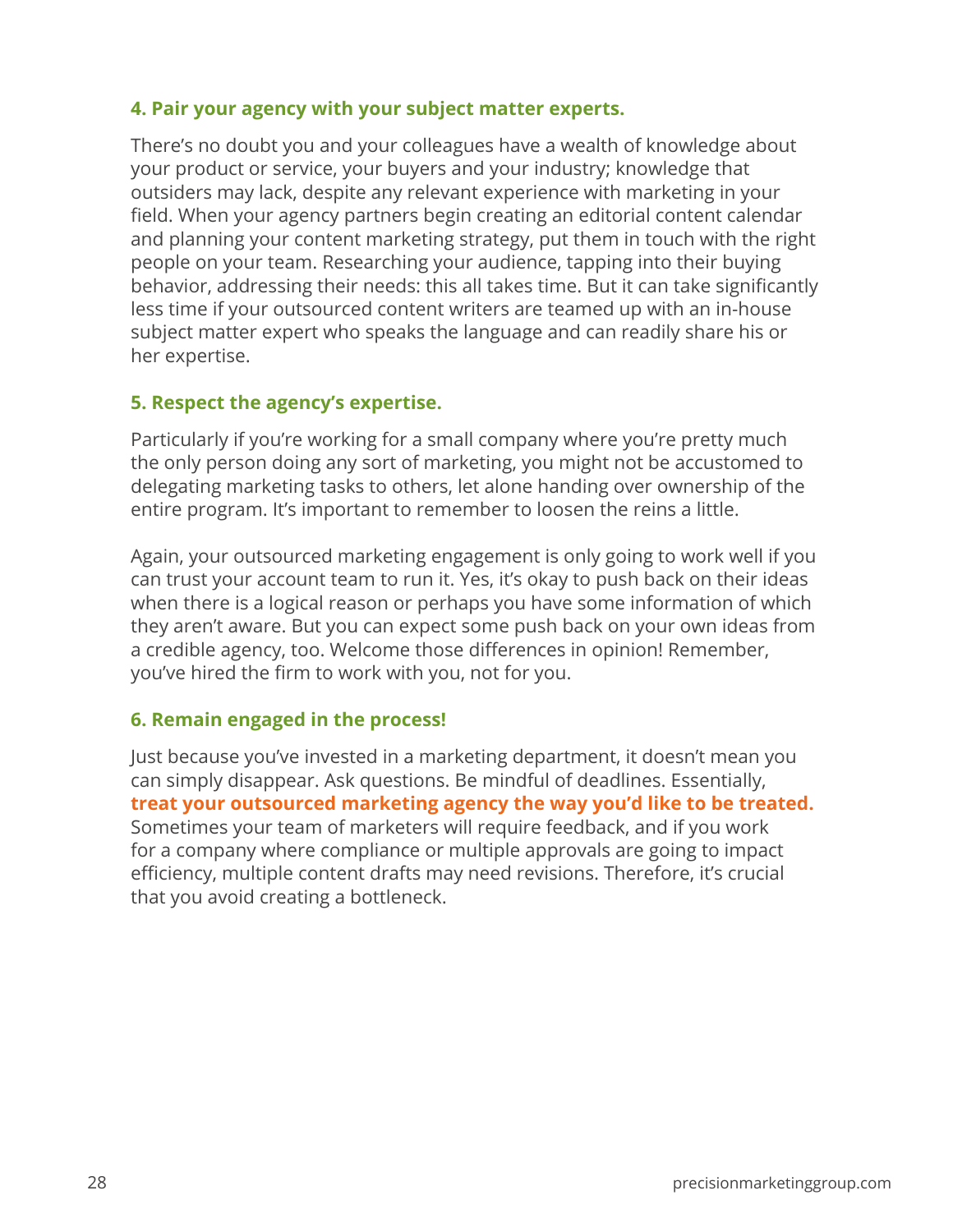#### **7. Responsive ≠ immediate responses.**

Keep in mind the difference between hiring and outsourcing. While you can expect a same-day response from a member on your account team, it's important to be considerate of their time, as well. It's almost a guarantee that they have a few other clients for whom they're managing projects, writing blog posts, crafting emails, implementing HubSpot, etc.

Since your outsourced marketing department is not operating under your roof, it isn't possible to just walk into the next room to provide direction or receive feedback. Yes, there may be times when something crops up and you need to resolve the issue quickly. And a communication process for these instances should be established early on. But note that a **[survey conducted by research](https://www.huffpost.com/entry/pay-attention-because-it-impacts-your-productivity_b_10025996)  [firm Basex Inc](https://www.huffpost.com/entry/pay-attention-because-it-impacts-your-productivity_b_10025996).** revealed that 28% of an average office employee's time is spent dealing with interruptions (at a high cost to their business!) Interrupting productivity isn't going to be good for anyone, so simply clarify when you'd like a response to a particular question or email, and get into the habit of allowing each other some flexibility.

#### **8. Review and refine.**

Not every marketing tactic is going to work on the first attempt; some ideas may never pan out the way you and your marketing agency expected. But don't give up hope right away—things may take time to gel. What's particularly important is that your agency is able to analyze results, assess the situation and determine a way to improve for next time (or switch gears and focus on efforts that are working).

#### **9. Celebrate wins!**

Perhaps most importantly, celebrate big wins together! Did you reach a specific goal more quickly than expected? Have you closed more new business since you began working together? Did a certain event go swimmingly? Ideally, this is reason enough to get together for some social interaction, but at the very least, have a phone call to recognize the moment! Even small wins are worth celebrating (i.e. a newly designed and published white paper received an outstanding number of downloads). When you have momentum and everyone is feeling especially motivated, a little encouragement can go a long way – and morale will continue to go up, up, up!

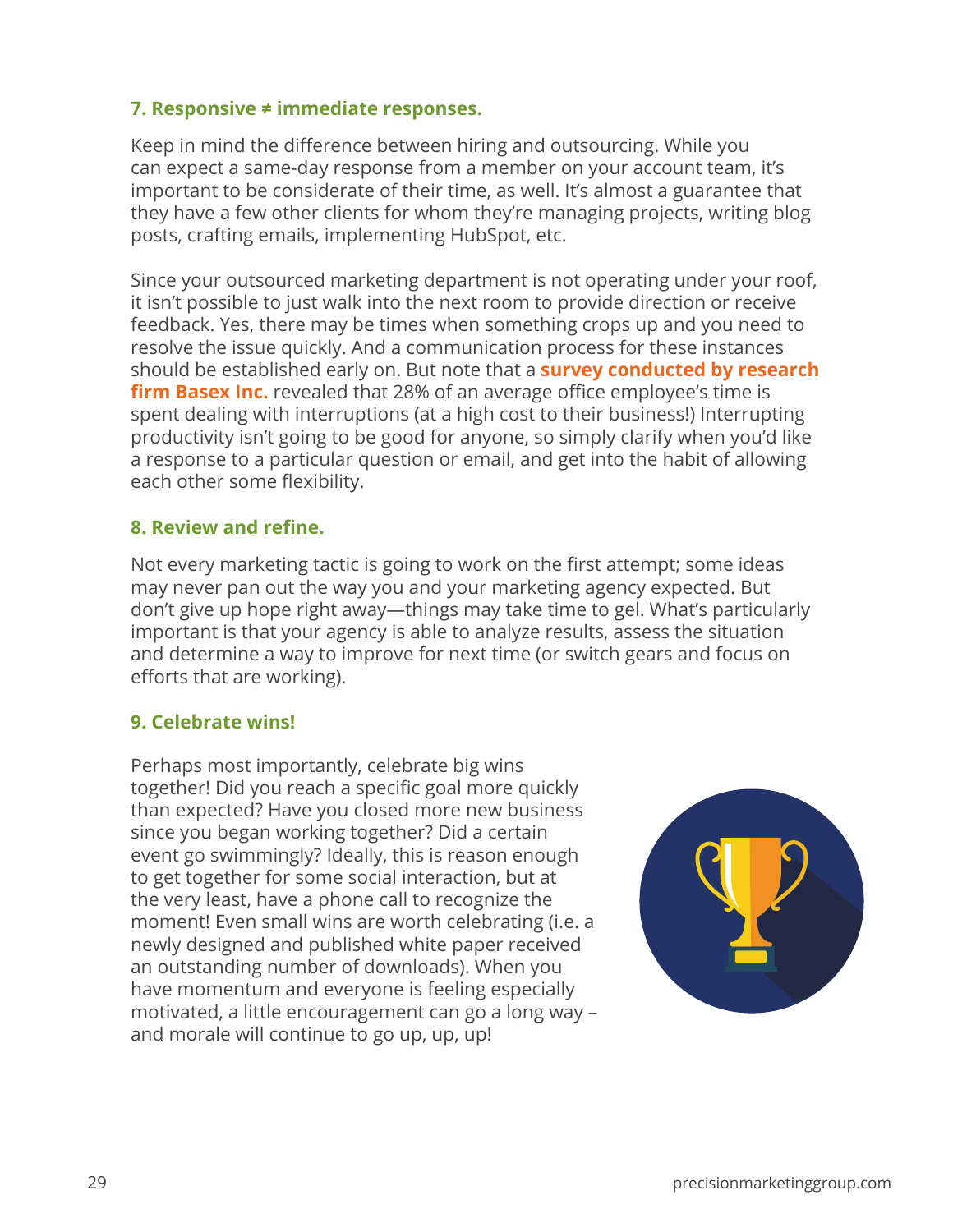### **Outsourced Marketing Mistakes – and How to Deal with Them**

Now that you know what a great outsourced marketing relationship looks like, and how you can maximize one of your own, let's take a look at some of the common mistakes B2B businesses make when pursuing outsourced marketing solutions. In partnering with an agency that's a good fit, you can use the proposed solutions below to surmount some of the obstacles you might encounter along the way.

### **Common Outsourcing Blunders You Can Avoid**

#### **1. No clear communication plan.**

You may have noticed a theme throughout this outsourced marketing guide. With no clear communication plan, you might as well consider your engagement doomed from the start. Just winging it isn't going to work.

**The Solution:** This might be a no-brainer but... create a clear communication plan. In all seriousness, it's essential to the success of your relationship with your agency that you agree on how and when you will communicate. Mutually agree on a channel (or multiple channels) you will use, and how soon you can expect a response should you have a pressing question or action item with which you need help. And be sure to use these best practices to your advantage.

#### **2. Micromanagement alert!**

Can't… let go… of the wheel… NOOOOO...

We understand it's not easy for everyone to immediately place their complete confidence in a new partnership. But by refusing to relinquish control of your marketing and listen to fresh ideas from the marketing experts, it's likely that progress will be delayed. Sometimes, marketing programs do need an entire overhaul, and you'll be shooting yourself in the foot if you don't take the right chances.

**The Solution:** For starters, thoroughly vet potential firms. Learn about how they work with businesses like yours and previous results they've achieved for their clients—you can even ask for customer references if that makes you feel more comfortable. That way when it comes time to sign on the dotted line and trust them to do their jobs, you feel good about it, and you aren't hindering your own growth! What's more, communicate, communicate, communicate. There is a balance between too hands-on and completely hands-off; find what works for both parties and stick to it.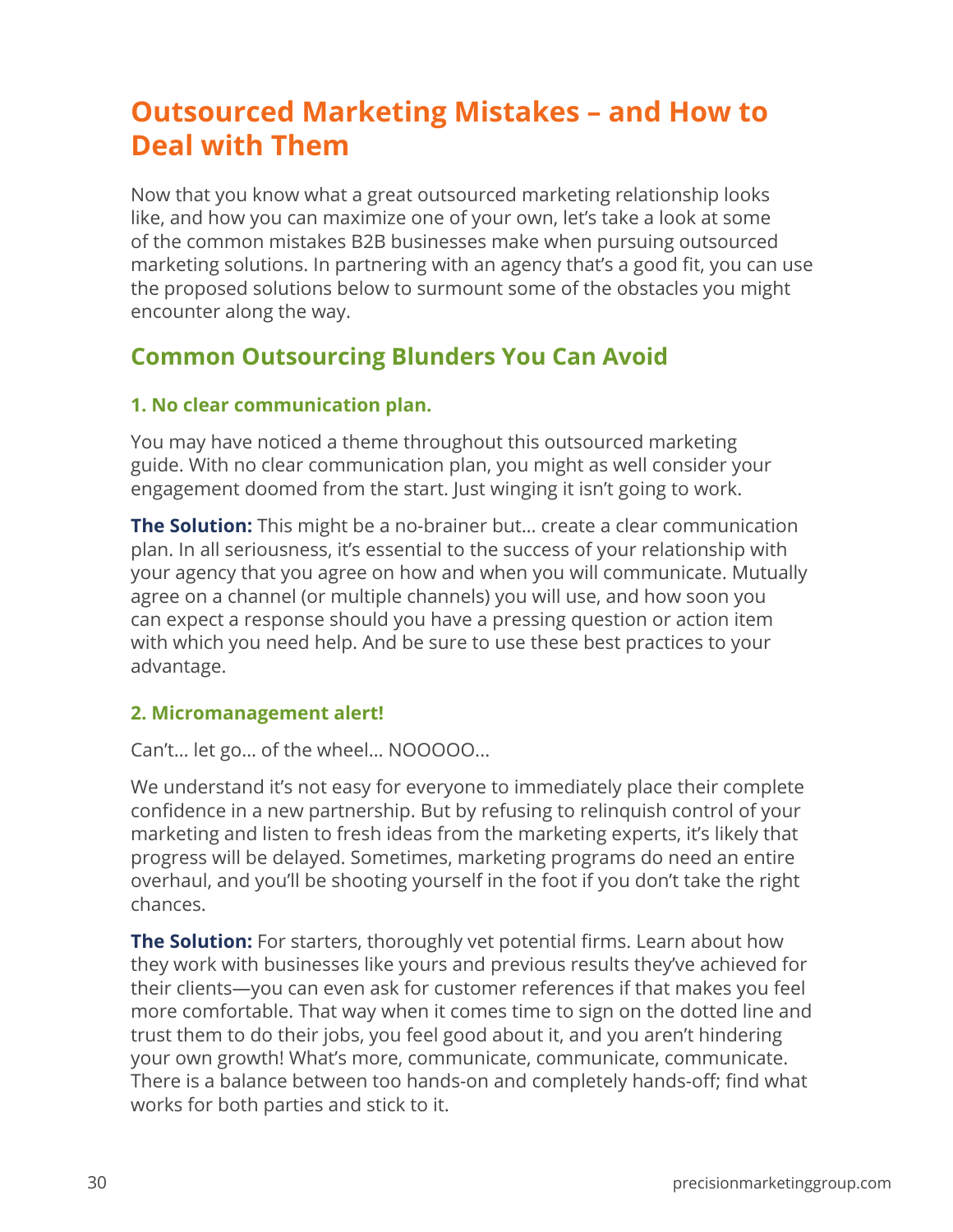#### **3. Unrealistic immediate ROI expectations**

Rome wasn't built in day. Just like investing in employees, it will take some time for the marketing strategy to form and really start producing notable business results. Don't make the mistake of expecting to see amazing numbers in the first 30-60 days now that you've hired an outsourced marketing agency, particularly if your marketing wasn't consistent to begin with.

**The Solution:** Your outsourced partners should take a two-pronged approach to your marketing. One prong will address foundational work that will take more time. It may be less tactical, and more about setting up future efforts for success. But obviously, new business isn't just sitting there waiting for you. Your team should get cracking on some campaign strategy using content you already have at your disposal, as well as a few "quick wins" that will help improve marketing conditions right away. Remember, mutually setting goals and expectations is a significant piece of the puzzle. Establish what metrics you're going to use to measure results and when you will evaluate them, and this should help you find some peace of mind.

#### **4. Too much turnover within your Account Team**

This one is more of a problem on the agency side, but it's a problem that may occur nonetheless. It can be very frustrating if you have several different writers or account managers over the course of your engagement, requiring you to start over, change your cadence and explain things about your business all over again. Hopefully, you're working with a firm that has very high employee retention—happy employees are more productive employees!

**The Solution:** Should you experience a change in your account team, make sure your agency has created a client snapshot that captures all of your account information, as well as any important points raised during the engagement (from all the way back to the discovery call to the present). If this info is readily available, your new account team member replacement can get up to speed quickly. These things do happen, and maintaining a positive attitude will help move things along in the right direction.

#### **5. Failing to align marketing and sales efforts**

Okay, this one's the Big Kahuna! Too often do marketing and sales teams fail to collaborate, and they end up blaming each other for unmet goals and objectives. In fact, HubSpot reports that misalignment between sales and marketing technologies and processes costs B2B companies 10% of revenue or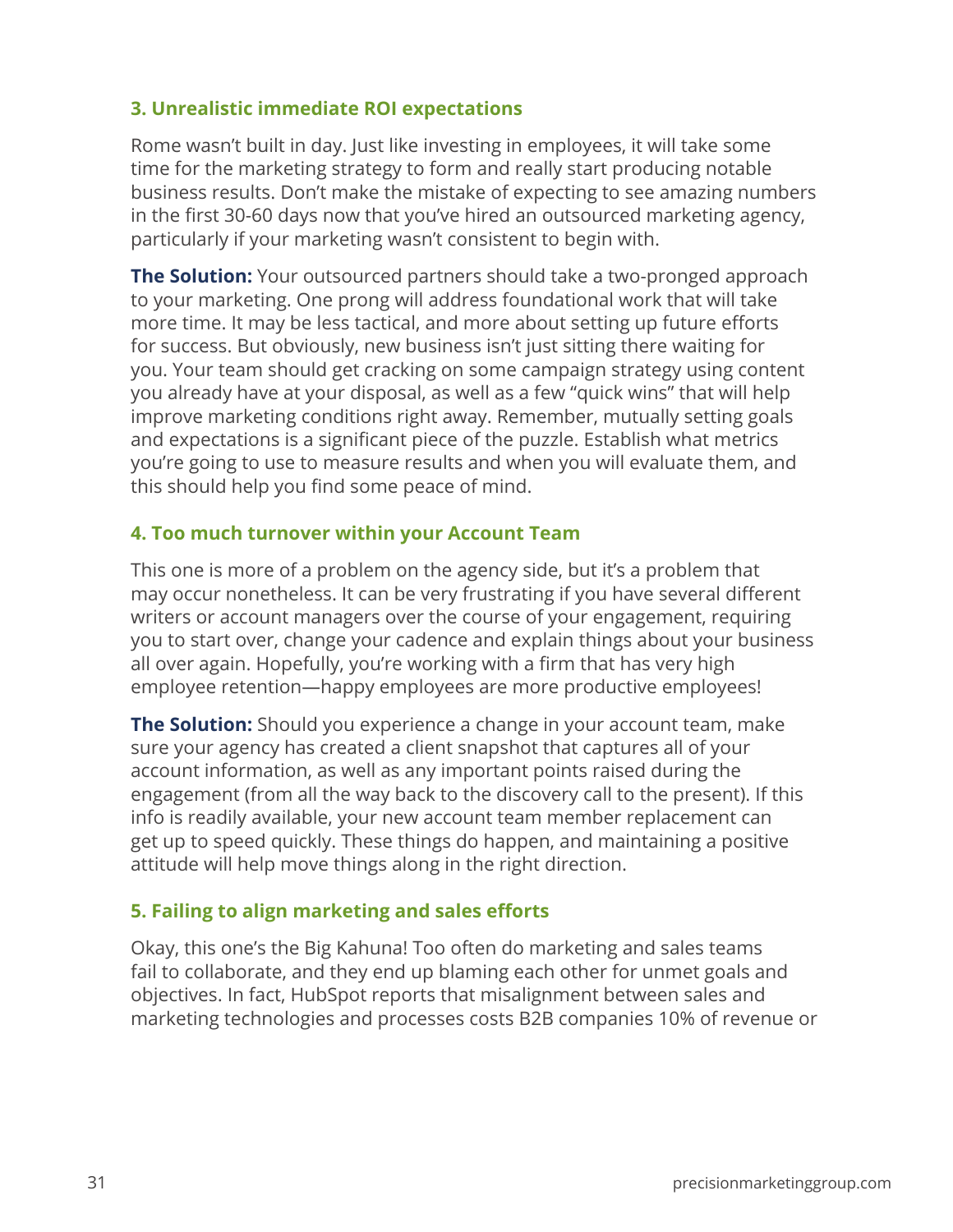more per year! Conversely, companies with good sales & marketing alignment practices in place generated 208% more revenue from marketing efforts.

**The Solution:** Get Sales to join forces with your new marketing team right away! When sales and marketing teams work together, companies see 36% higher customer retention and 38% higher sales win rates. Start by mutually defining what constitutes a Marketing Qualified Lead and a Sales Qualified Lead, and have Sales provide insight into what their average sales cycle looks like, what messaging and content resonates with prospects, and what part of the process seals the deal. Marketing can use these inferences in their strategy.

**Additional Tip:** Invest in a CRM that passes the same data back and forth between Marketing and Sales. This is absolutely necessary if the two departments are going to seamlessly work together.

### **What You Should Bring to the Relationship.**

**Wondering how you can best prepare yourself for liftoff with your marketing agency?** Below is a general breakdown of what you should have ready going into the relationship so that the transition is quick and painless.

If you need help finding or identifying some of this information, ask your agency for advice; they may be able to guide you in the right direction. And to some degree, your new outsourced marketing partners can help you create some of it. Let's dive right in...

- **• Access to analytics:** In order to set benchmarks, pinpoint areas that need improvement, prioritize tasks and, of course, measure results, your marketing team will need access to performance data from your website, email and any other tools you use for marketing and sales.
- **• Access to your website, social media accounts and email:** Your marketing team will likely need to make tweaks and adjustments to your social accounts, create and send new emails, revise website copy and build new landing pages to help you generate more qualified traffic and leads. Therefore, they'll need access to the respective platforms. Setting them up as an Administrator on social is typical, but Manager user permissions in other circumstances may be just fine.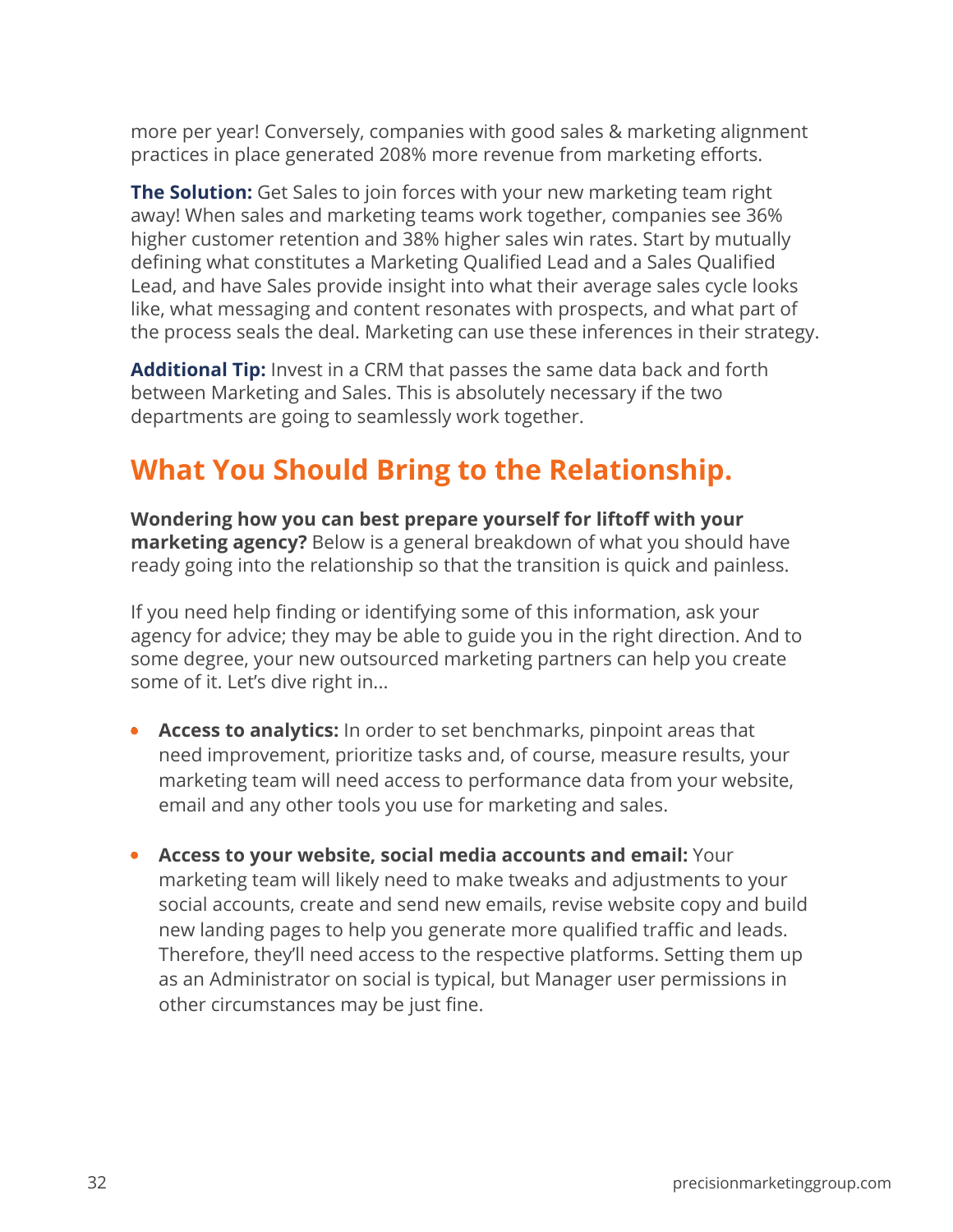- **• Branding guidelines:** If you don't share your brand's content guidelines and objectives, there's a good **[chance your new content writer will miss](https://www.precisionmarketinggroup.com/blog/the-struggle-is-real-why-most-companies-fail-with-freelance-writers)  [the mark](https://www.precisionmarketinggroup.com/blog/the-struggle-is-real-why-most-companies-fail-with-freelance-writers)**. Let them know the style they should be using and who they are writing for by providing them with audience buyer personas (if you haven't created these yet, this should probably be one of the foundational marketing items you address within the first 30-60 days.) Moreover, their design team should also review your branding guidelines, and be granted access to appropriate files in the right formats (your logo, for example).
- **Content inventory:** Your marketing team will be putting together strategic lead gen and nurturing campaigns for you, and this will require content. If you already have useable evergreen content, they can start with that! Keep a running inventory of downloadable offers—white papers, eBooks, sales sheets, presentations, webinars—they can leverage at various stages of your funnel, as well as any consumable educational content, like videos and blog posts. Show them what's worked well in the past and encourage them to replicate that success!
- **• Participation from sales:** Again, get your sales managers and reps in the mix early on. Have them report on a list of FAQs they get from prospects. If you already have Lead Scoring in place, invite your sales team to elaborate on how that works and what a Sales Qualified Lead means to them. The more open communication between Marketing and Sales, the better!
- **• Benchmarks:** What's the average lifetime value of a customer? Your current customer acquisition costs? Your cost per lead? Record this data and discuss with your outsourced marketing team. This will enable you to easily compare the Before & After.
- **• Company's current value proposition(s):** Can you sum up your company's mission in just a few sentences? What's the 15-second description of your core business? What problems do you help your buyers solve? Providing this insight will give your marketing team a sense of what's absolutely essential to your messaging, as well as the value your customers derive from your offerings.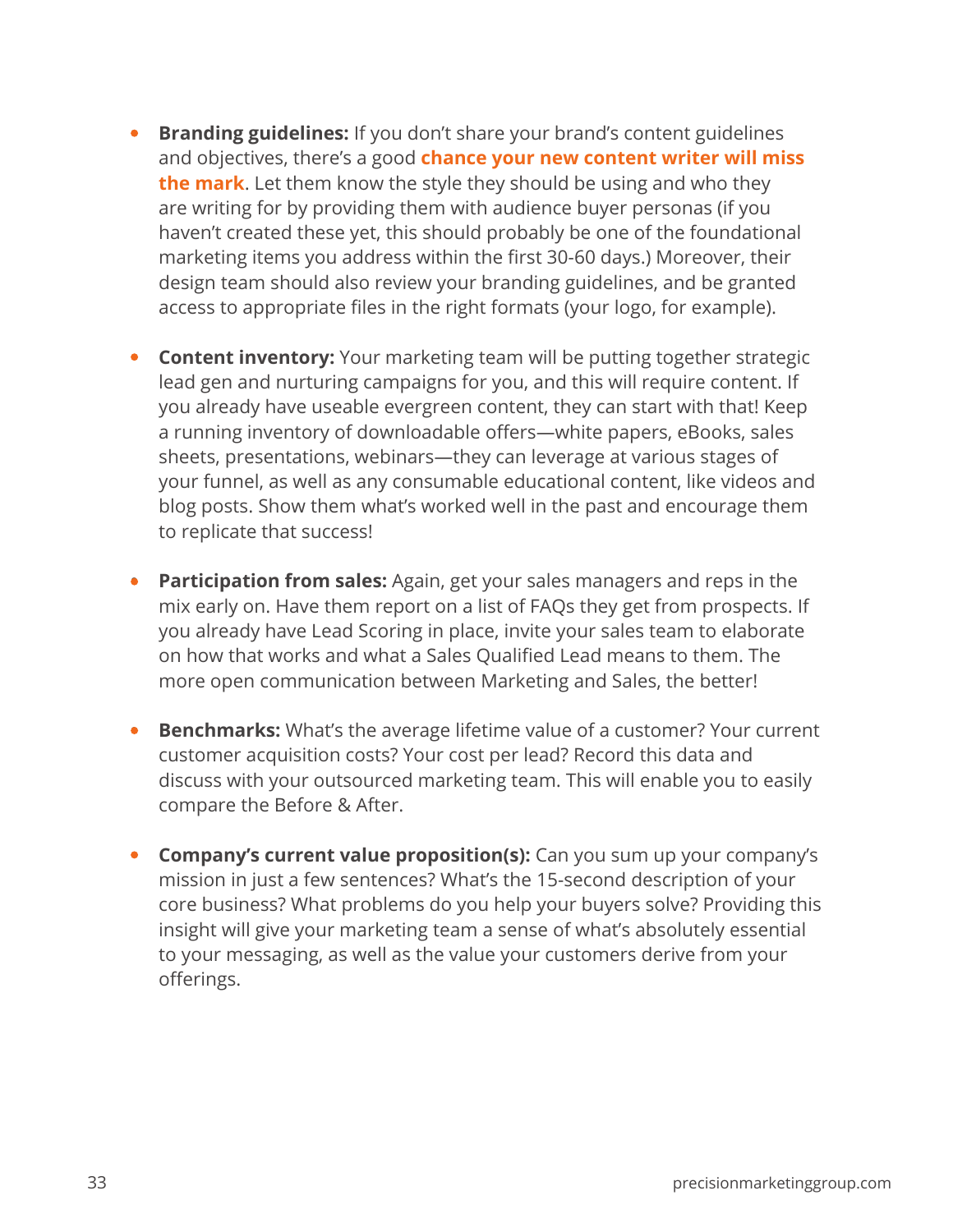### **SO I HAVE ALL OF THIS INFORMATION... NOW WHAT?**

If you've read all the way through to this point, you know you are ready to outsource. You understand:

- The basics of outsourcing
- What parts of marketing can be outsourced
- How you can structure a partnership
- Why companies outsource (and why they don't!)
- How to know if it makes sense for you
- Common questions about outsourcing your marketing
- The investment you can expect
- Characteristics of a good relationship

So this then begs the question...

### **How Do You Go About Selecting an Agency That's Right for You?**

Before thinking about hiring an agency, take a step back and think about what you need. No, you don't have to have the whole strategy laid out, but be clear on what areas of marketing you need help with—Paid search? Content? Social media? All of your marketing?

#### **Knowing what you want to outsource will make it infinitely easier to find the right partner.**

Once you know what skill sets you are looking for, the next question to ask yourself is: *do you want a firm that specializes in your industry?* This is really a personal preference. On one hand, a firm that specializes will have deep industry knowledge.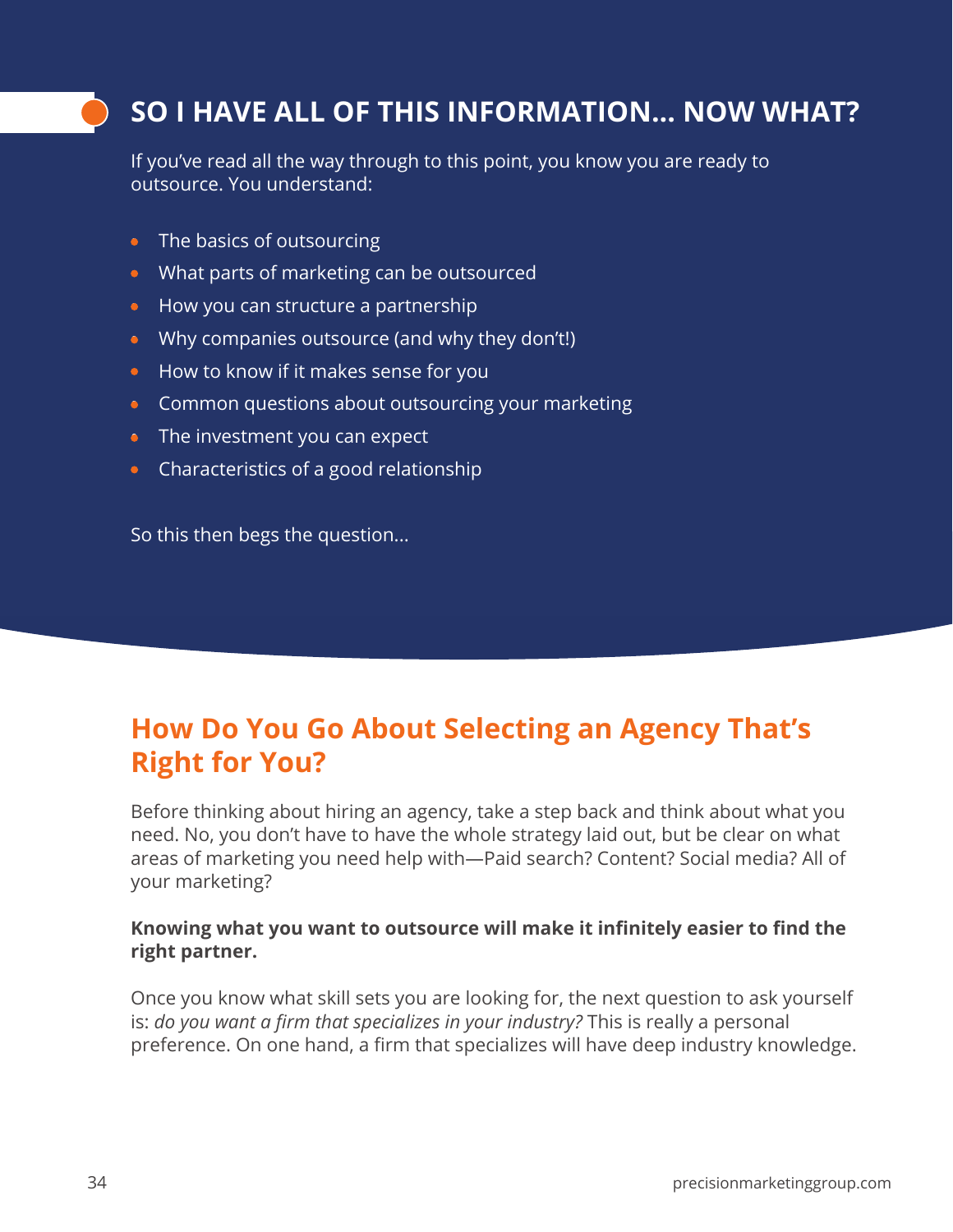They should come up to speed quickly and be able to hit the ground running, already having a strong knowledge of the industry resources and influencers. On the other hand, the firm could be working with one of your competitors and, consequently, could have a narrow view of how to market. A firm that works in several industries can often bring new, innovative ideas to the table that have not been tried in your industry before.

#### **As you begin speaking with agencies, here is what you should expect in the process, what to ask, and what to look for.**

- **The focus should be on you.** Yes, you want to know more about the firm you are considering, but if the conversation starts with the agency launching into how wonderful they are, what they do, how they do it, etc. without understanding what you are looking for or what your goals are, that's a problem. The agency should be consulting and learning from the first conversation, not selling.
- **•** Pay attention to the little things. How quickly was your request followed up on? How prompt are they to scheduled calls? How do they speak to your receptionist when they call in? How do they treat you or other people on the call, including their own colleagues? How consistent is their own brand? How thoughtful are they in their communications? All of this makes an impression and will help you know what you can expect when you are paying them for their services. You will definitely want to vet the agency based on what they can deliver, but it's okay to listen to your gut when considering what it would be like to work together.
- **Who will you actually be working with?** When buying services, you will likely be speaking to a sales person and possibly to the agency owner, but who will you be working with on a daily basis? Ask to meet some of the people who might be on your team. Learn about their team and the skill sets individuals bring to the table. This will give you a sense of whether you can grow with this agency. Perhaps you are just looking to outsource content right now but want to grow that as time goes on. Be sure you have an agency that can grow with you. The other important aspect about the team is their experience and their longevity. Right now in marketing, it is difficult to hire and keep good talent. Ask about employee turnover. Ask about the business experience of the people who will be running your account. It is important to learn about your agency.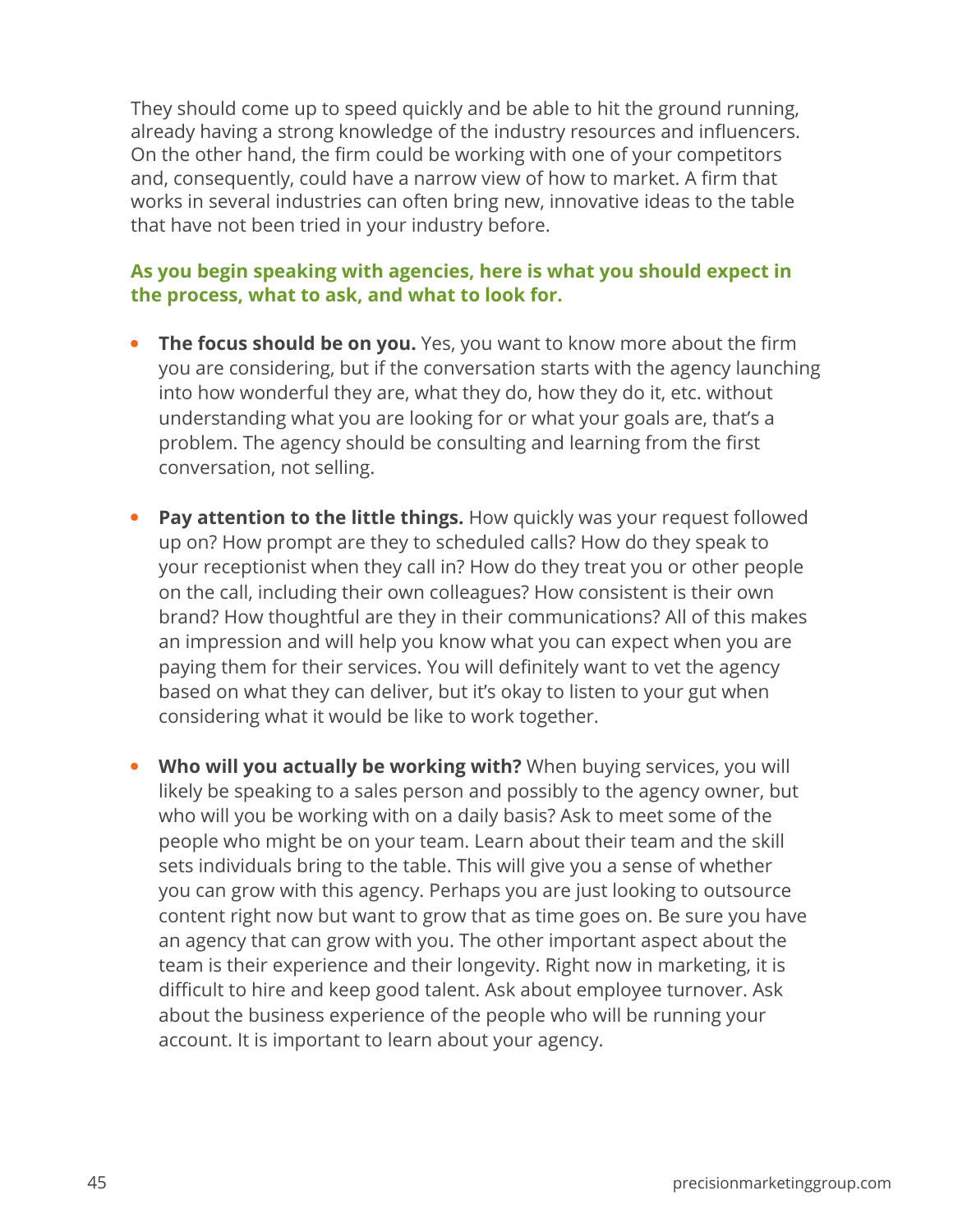- **• Talk about budget early.** This one seems to make people uncomfortable. We have had so many sales conversations where we've asked what the company is thinking about for budget and they answer "I'm not sure." Really? You don't know how much you are willing to spend on your marketing? You don't have a line item in your budget? This ties to one of the red flags for an agency, but for this section know that you will have better, more productive conversations if you both understand one another's budget parameters. If your budget is too small for the agency, it is better to know that early on. If you have a large budget, and your concern is that the agency will just say that is what their pricing is, then you have two options:
	- Give a budget range or ask the agency for what budget range their clients typically fall into.
	- If you share a number you are thinking, ask what percent of their clients are in the budget range.
- **• What is the agency most proud of and what do they think is their greatest strength?** You can learn a lot about the culture of an organization when you ask questions like this.
- **• How is work structured and what is the frequency of communication?**  We had a sales conversation recently that came through a referral. The prospect was very candid, saying they had signed a 6-month contract with another agency but since a colleague suggested we speak, they wanted to learn more. When we asked, "What is the other firm doing for you?" The answer was, "I'm not sure. I haven't heard from them in a month." YIKES! You need to know what you can expect, how frequently you should expect to connect / meet, how results will be reported, etc.
- **• Look for ideas during the sales process.** Ideas. Not free consulting or spec work. You should not expect an agency to give their services for free during the sales process, but they should freely share ideas they have, work they have done for other clients with similar situations, and observations about your marketing to date. You want to experience how this firm thinks.
- **• Learn more about their customers.** What is this agency's customer retention? You want to know if what they have are merely GREAT sales people, or if they truly have a team of professionals who can deliver on the promise. There are many agencies that sell a lot and then churn through customers at just as high a rate. Note, if they are not retaining employees, then it is likely they are not retaining customers!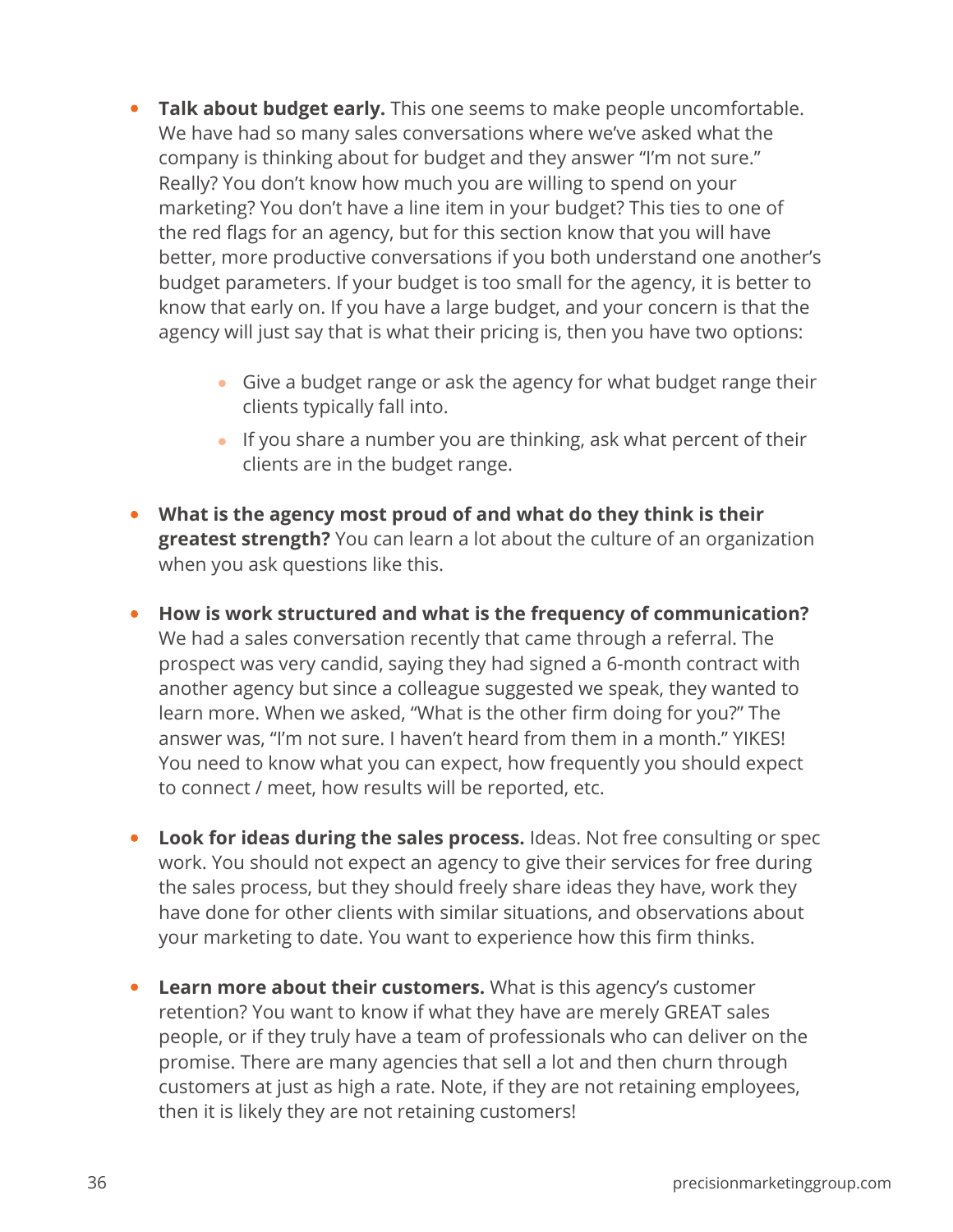### **Watch Out for Red Flags! A Good Agency Is...**

A **[good outsourced marketing agency](https://www.precisionmarketinggroup.com/blog/finding-an-outsourced-marketing-firm-avoid-the-lame-ducks)** is really clear on what kind of client is the right fit and if, during the sales process, they say they don't think they can help or they don't think the opportunity is a good fit, don't be angry! That is an agency with integrity. If they don't think they can help you or they don't think the partnership will work, be thankful they didn't take your money only to have you fire them when things didn't go as hoped. But not all agencies will do this...

### **That's why you should keep your eyes out for these red flags:**

- **• It's all about them.** We've all met those people and those businesses that can't wait to tell you how awesome they are. What they've done for "another company just like yours," what awards they have won, and so on. You want an agency that wants to make the experience all about you and your business.
- **• Their website has "Bronze, Silver, Gold" packages to choose from.**  Marketing is not one-size-fits-all. You are not buying a product; you are buying a personalized service that needs to help you achieve your business goals. If the agency wants your marketing to look like the marketing of every one of their other customers, that is for their efficiency, not your success.
- **• The agency is not willing to say no.** Does the agency agree to everything you ask, to every deadline you set, to every suggestion you have? That's not good. It shows they will be order-takers and not strategic partners. If during the sales process the agency says, "I'm sorry I can't get that to you Tuesday, but I can have it by midday Wednesday," then you know that they properly set expectations throughout working together.
- **There have been no conversations about business goals.** Marketing is not an island, and it's not just a lead generation engine. Your marketing partner needs to be asking intelligent questions about the business, your goals, numbers of new customers, lifetime value of new customers and how you handle repeat business.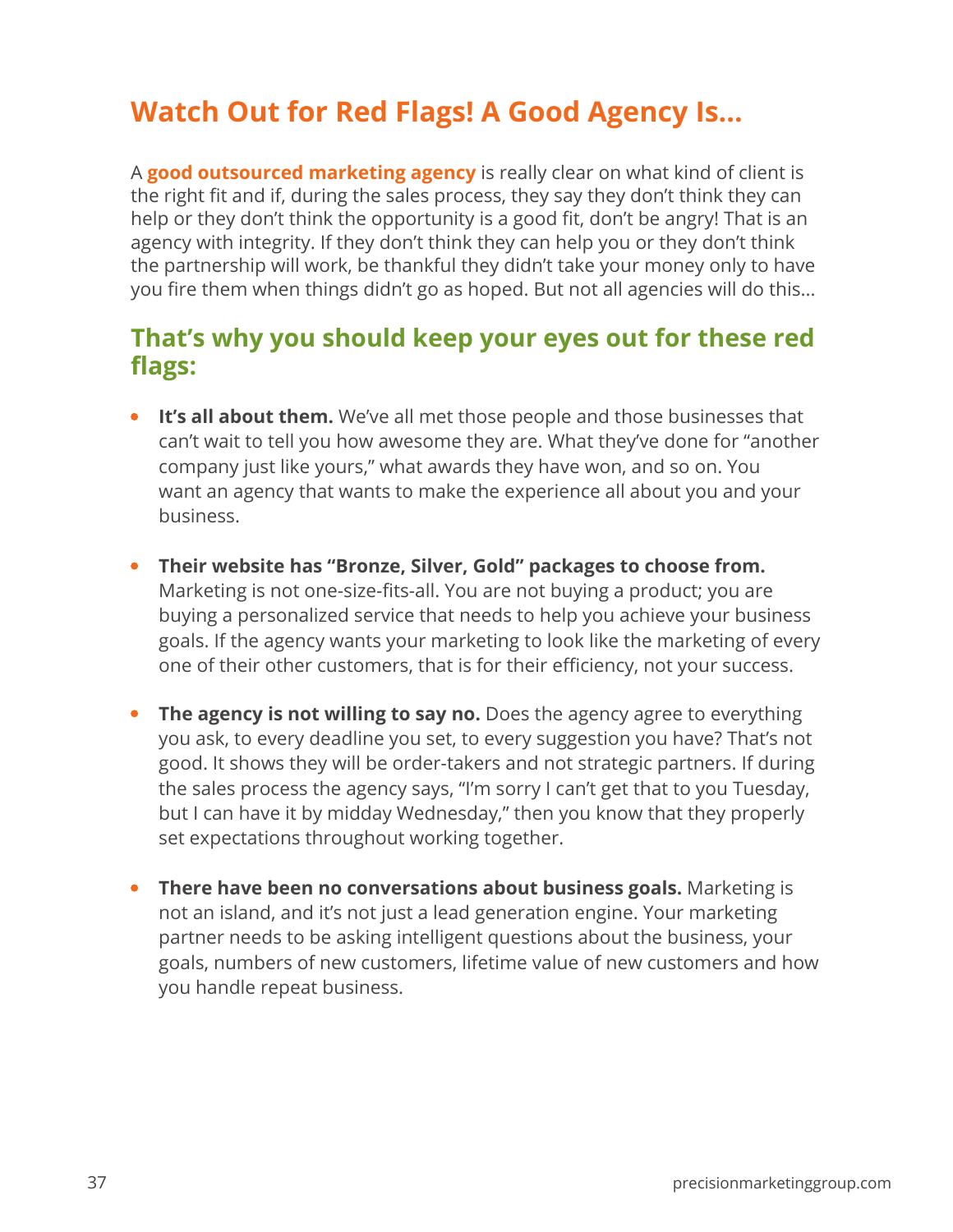Today marketing activities are integrated throughout the organization they can help enable sales to close faster, engage customers for upselling and cross-selling, and generate new opportunities.

- **• They tell you how they work and that is that.** We spoke to a prospect once that was just ending their relationship with an agency. When we asked about the reasons why, they shared that the agency's approach to their clients was to say, "We are the experts, we know what needs to be done, this is how we do it." Great! Strong and confident. But this translated into:
	- The company having NO access to make changes to their own website
	- Data / results being dumped on the company with no explanation of the relevance or meaning of the numbers
	- No collaboration or willingness to try their client's ideas

Having offered outsourced marketing services since 2002, we love when we can share all we have learned to make the journey easy and successful for you.

Outsourcing is not a fad. It is a viable way to ensure your marketing gets done, often at a fraction of the cost of creating an entire department. If you think you are ready to outsource, or just have questions, **[we're always here to help](https://www.precisionmarketinggroup.com/contact-marketing-firms-boston)**!